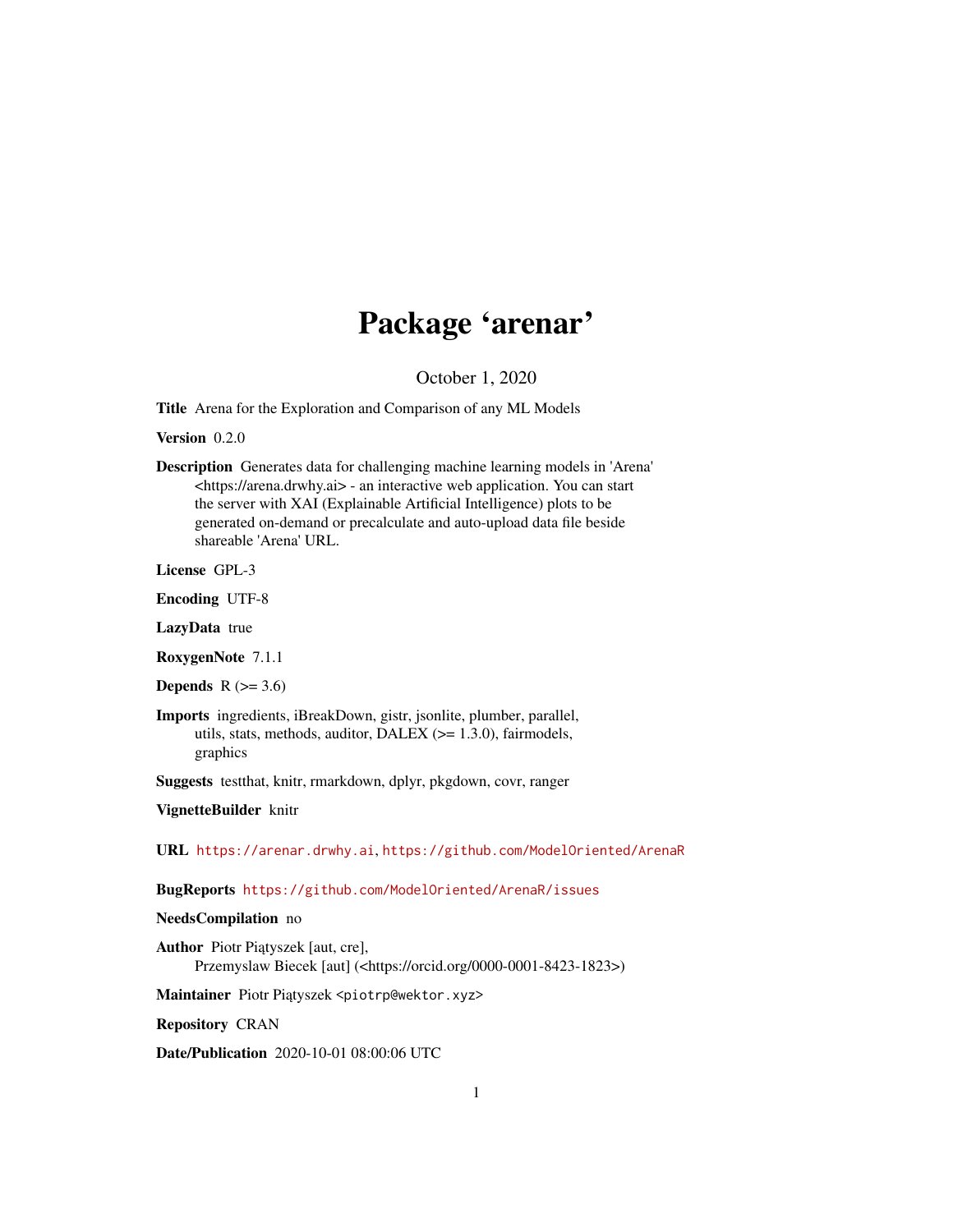# R topics documented:

| 3              |
|----------------|
| $\overline{4}$ |
| 6              |
| 6              |
| 7              |
| 7              |
| 8              |
| 8              |
| 9              |
| 9              |
| 10             |
| <b>10</b>      |
| 11             |
| 11             |
| 12             |
| 12             |
| 13             |
| 13             |
| 14             |
| 14             |
| 15             |
| 15             |
| 16             |
| $-16$          |
|                |
| 17             |
| 18             |
| 18             |
| 19             |
| 19             |
| <b>20</b>      |
| 21             |
| 22             |
|                |
|                |
|                |
| 25             |
| 25             |
| 26             |
| 26             |
| 27             |
| 27             |
|                |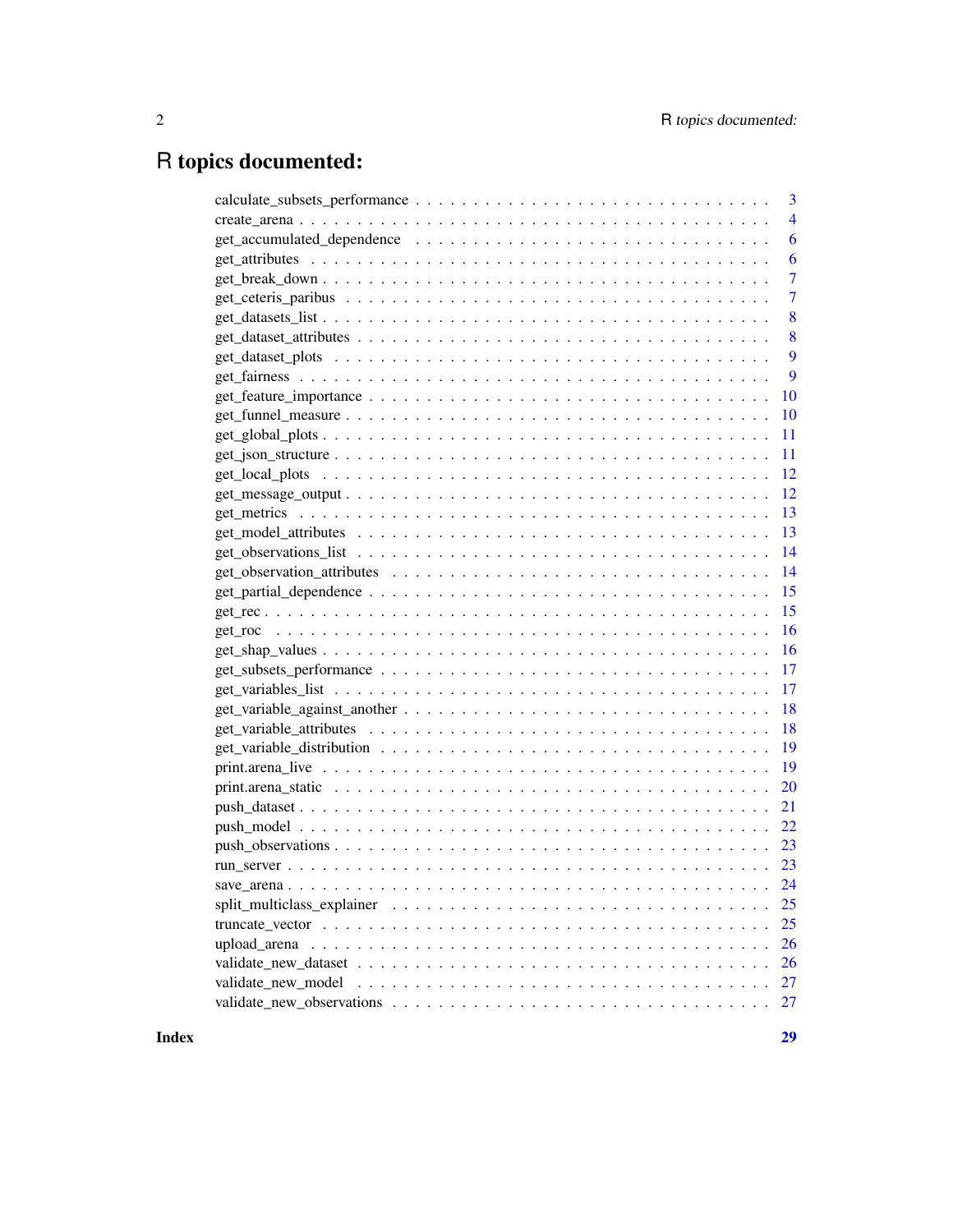<span id="page-2-0"></span>calculate\_subsets\_performance

*Internal function for calculating data for funnel plot*

## Description

This is modified version of DALEXtra::funnel\_measure

## Usage

```
calculate_subsets_performance(
  explainer,
  score_functions = list(),
 nbins = 5,
 cutoff = 0.01,
  cutoff_name = "Other",
  factor_conversion_threshold = 7
\mathcal{L}
```
## Arguments

| explainer                   | Explainer created using DALEX: : explain                                                                                                                     |
|-----------------------------|--------------------------------------------------------------------------------------------------------------------------------------------------------------|
| score_functions             |                                                                                                                                                              |
|                             | Named list of functions named score_* from auditor package                                                                                                   |
| nbins                       | Number of qunatiles (partition points) for numeric columns. In case when more<br>than one qunatile have the same value, there will be less partition points. |
| cutoff                      | Threshold for categorical data. Entries less frequent than specified value will be<br>merged into one category.                                              |
| cutoff_name                 | Name for new category that arised after merging entries less frequent than cutoff                                                                            |
| factor_conversion_threshold |                                                                                                                                                              |
|                             | Numeric columns with lower number of unique values than value of this param-<br>eter will be treated as factors                                              |

#### Value

Data frame with columns

- Variable Name of splited variable
- Label Label for variable's values subset

and one column for each score function with returned score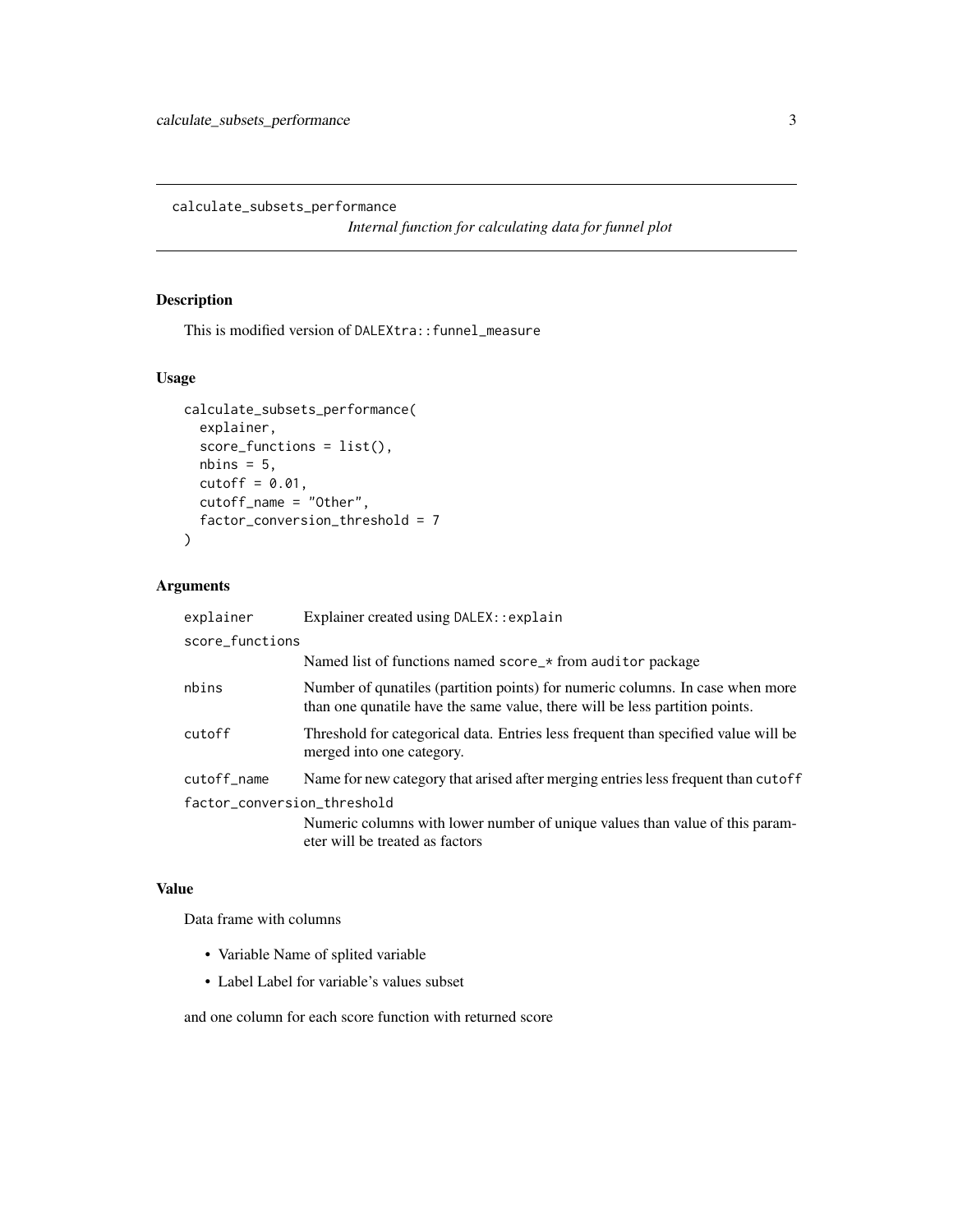<span id="page-3-0"></span>

Creates object with class arena\_live or arena\_static depending on the first argument. This method is always first in arenar workflow and you should specify all plots' parameters there.

## Usage

```
create_arena(
  live = FALSE,
 N = 500,fi_N = NULL,fi_B = 10,grid_points = 101,
  shape_B = 10,
  funnel_nbins = 5,
  funnel-cutoff = 0.01,
  funnel_factor_threshold = 7,
  fairness_cutoffs = seq(0.05, 0.95, 0.05),
 max_points_number = 150,
  distribution_bins = seq(5, 40, 5),
  enable_attributes = TRUE,
  enable_custom_params = TRUE,
  cl = NULL)
```
#### Arguments

| live                    | Defines if arena should start live server or generate static json                                                               |  |
|-------------------------|---------------------------------------------------------------------------------------------------------------------------------|--|
| N                       | number of observations used to calculate dependence profiles                                                                    |  |
| fi_N                    | number of observations used in feature importance                                                                               |  |
| fi_B                    | Number of permutation rounds to perform each variable in feature importance                                                     |  |
| grid_points             | number of points for profile                                                                                                    |  |
| $shap_B$                | Numer of random paths in SHAP                                                                                                   |  |
| funnel_nbins            | Number of partitions for numeric columns for funnel plot                                                                        |  |
| funnel_cutoff           | Threshold for categorical data. Entries less frequent than specified value will be<br>merged into one category in funnel plot.  |  |
| funnel_factor_threshold |                                                                                                                                 |  |
|                         | Numeric columns with lower number of unique values than value of this param-<br>eter will be treated as factors in funnel plot. |  |
| fairness_cutoffs        |                                                                                                                                 |  |
|                         | vector of available cutoff levels for fairness panel                                                                            |  |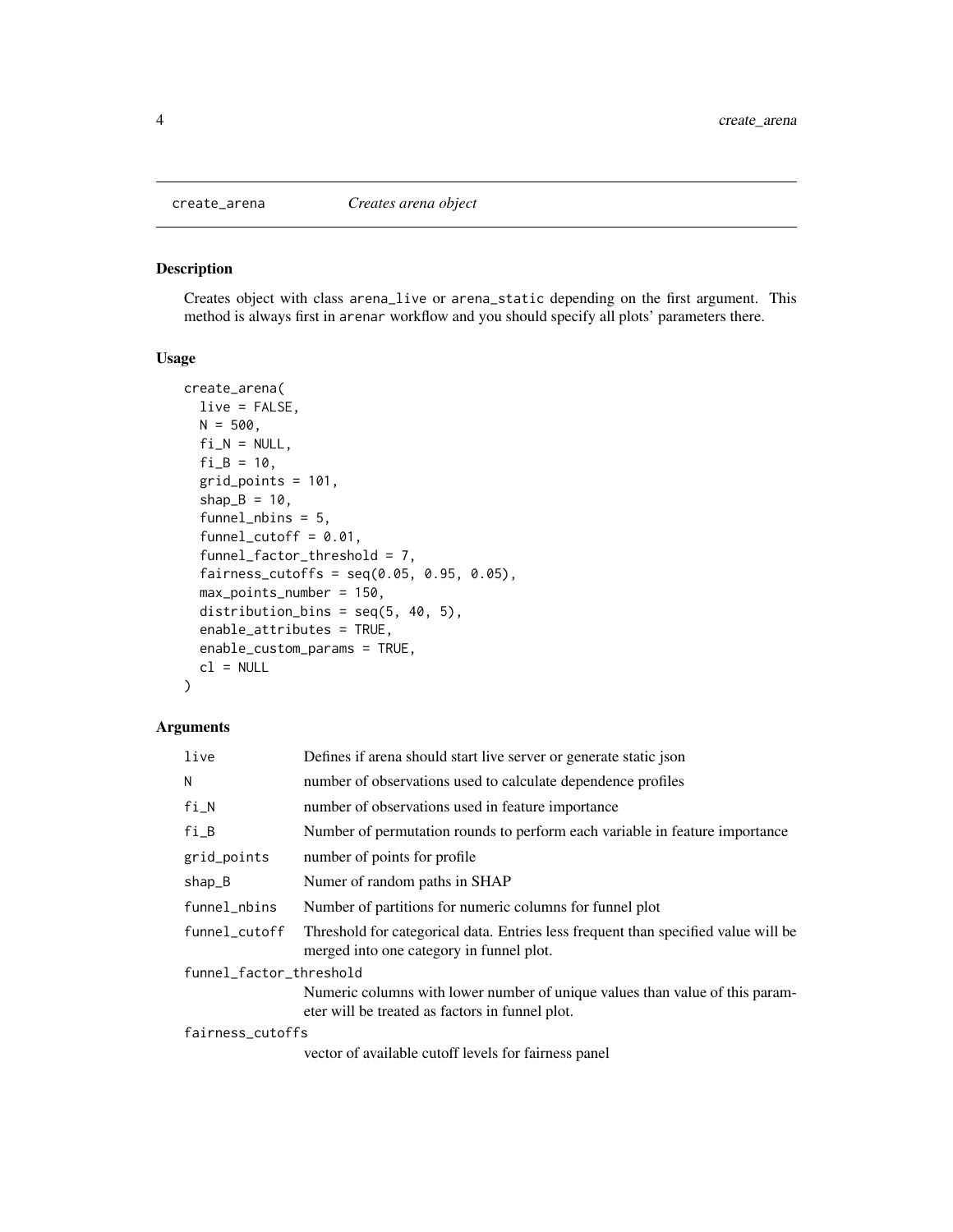## create\_arena 5

| max_points_number    |                                                                                                                                                    |
|----------------------|----------------------------------------------------------------------------------------------------------------------------------------------------|
|                      | maximum size of sample to plot scatter plots in variable against another panel                                                                     |
| distribution_bins    |                                                                                                                                                    |
|                      | vector of available bins count for histogram                                                                                                       |
| enable_attributes    |                                                                                                                                                    |
|                      | Switch for generating attributes of observations and variables. It is required for<br>custom params. Attributes can increase size of static Arena. |
| enable_custom_params |                                                                                                                                                    |
|                      | Switch to allowing user to modify observations and generate plots for them.                                                                        |
| cl                   | Cluster used to run parallel computations (Do not work in live Arena)                                                                              |

#### Value

```
Empty arena_static or arena_live class object.
arena_static:
```
- explainer List of used explainers
- observations\_batches List of data frames added as observations
- params Plots' parameters
- plots\_data List of generated data for plots

arena\_live:

- explainer List of used explainers
- observations batches List of data frames added as observations
- params Plots' parameters
- timestamp Timestamp of last modification

#### Examples

```
library("DALEX")
library("arenar")
library("dplyr", quietly=TRUE, warn.conflicts = FALSE)
# create a model
model <- glm(m2.price ~ ., data=apartments)
# create a DALEX explainer
explainer <- DALEX::explain(model, data=apartments, y=apartments$m2.price)
# prepare observations to be explained
observations <- apartments[1:3, ]
# rownames are used as labels for each observation
rownames(observations) <- paste0(observations$construction.year, "-", observations$surface, "m2")
# generate static arena for one model and 3 observations
arena <- create_arena(live=FALSE) %>% push_model(explainer) %>% push_observations(observations)
print(arena)
if (interactive()) upload_arena(arena)
```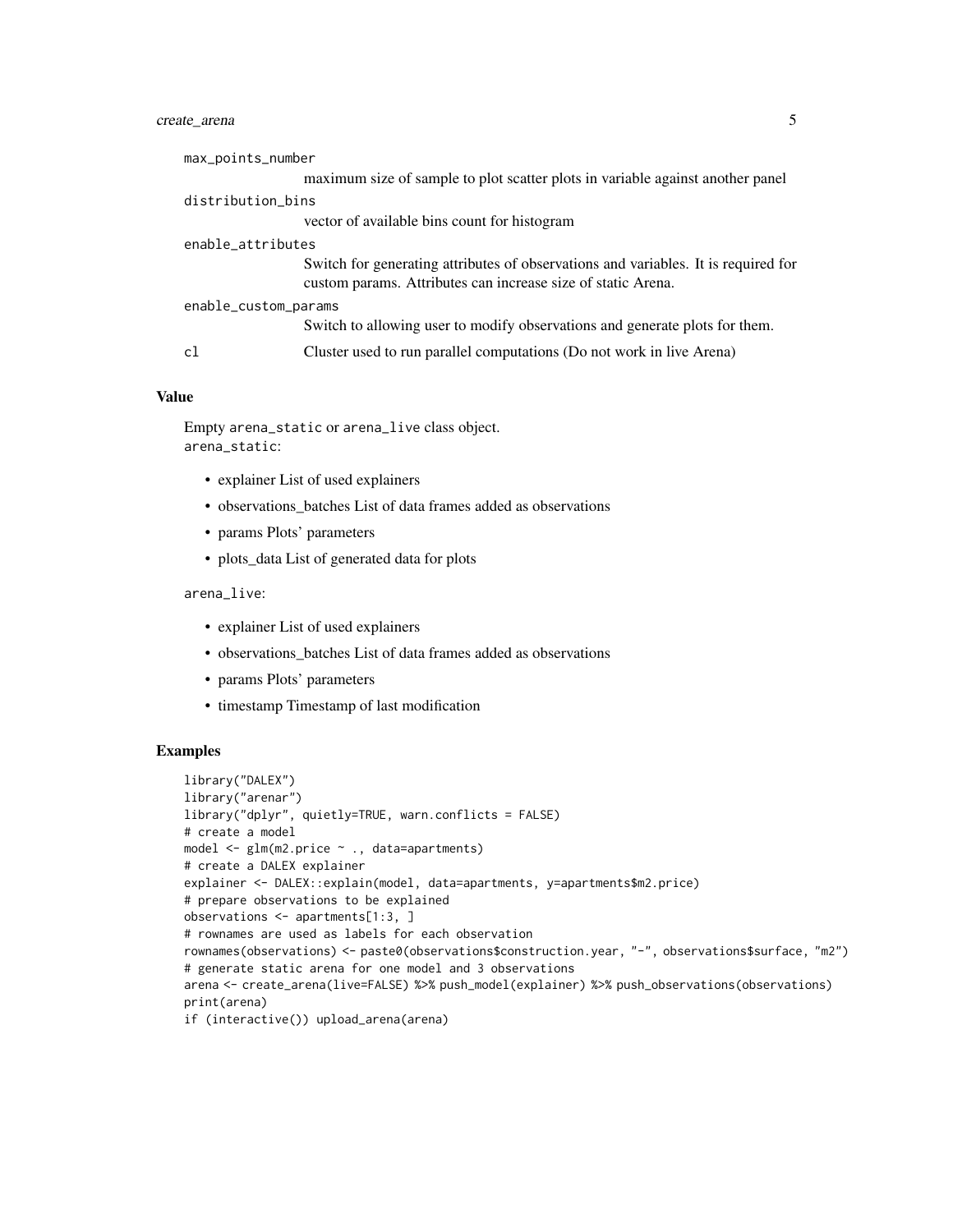```
get_accumulated_dependence
```
*Internal function for calculating Accumulated Dependence*

#### Description

Internal function for calculating Accumulated Dependence

#### Usage

get\_accumulated\_dependence(explainer, variable, params)

## Arguments

| explainer | Explainer created using DALEX: : explain |
|-----------|------------------------------------------|
| variable  | Name of variable                         |
| params    | Params from arena object                 |

#### Value

Plot data in Arena's format

get\_attributes *Returns attributes for all params*

## Description

When param\_type is not NULL, then function returns list of objects. Each object represents one of available attribute for specified param type. Field name is attribute name and field values is mapped list of available params to list of value of this attribute for that param. When param\_type is NULL, then function returns list with keys for each param type and values are lists described above.

## Usage

```
get_attributes(arena, param_type = NULL)
```
## Arguments

| arena      | live or static arena object |
|------------|-----------------------------|
| param_type | Type of param. One of       |
|            | • model                     |
|            | • variable                  |
|            | • dataset                   |

• observation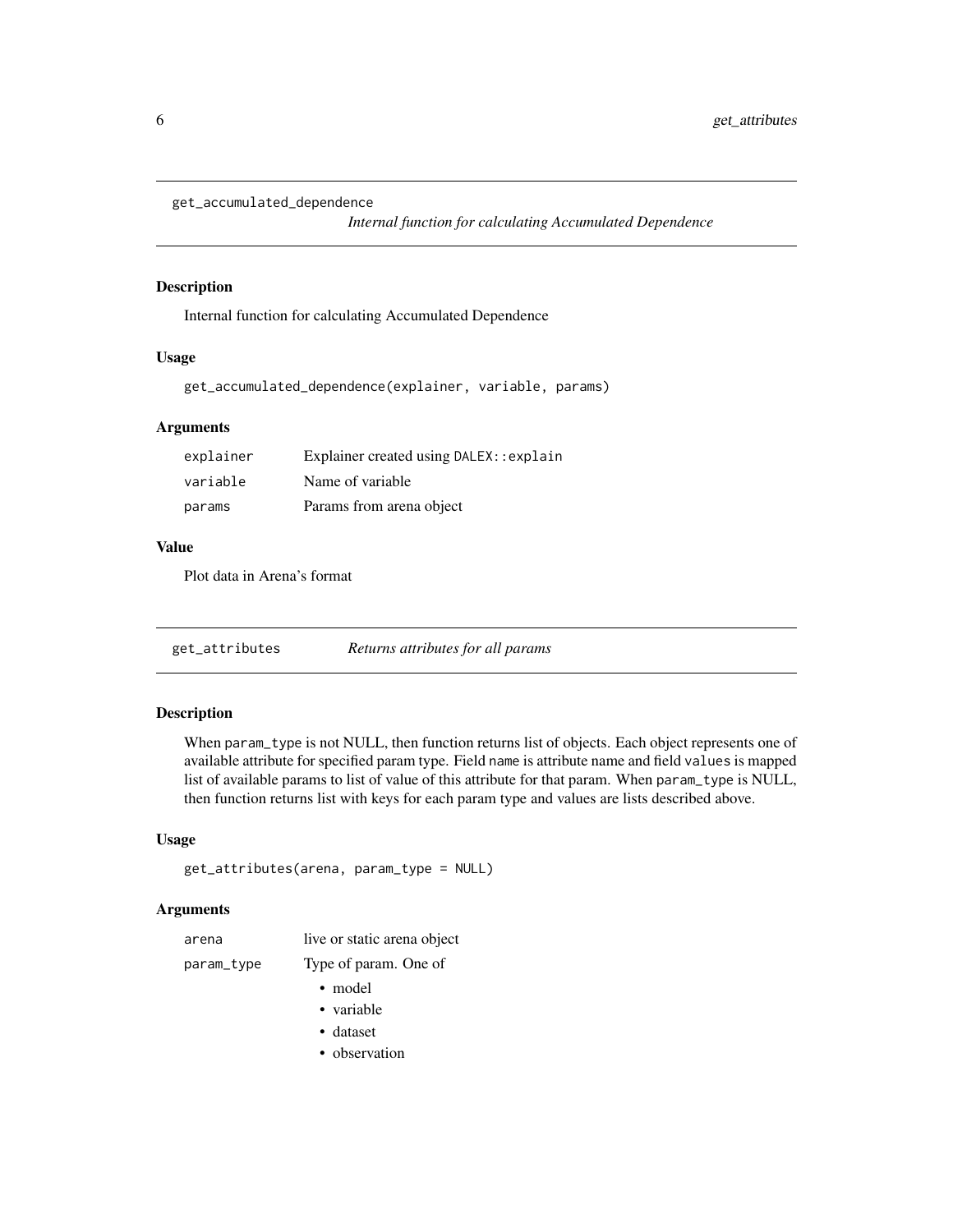## <span id="page-6-0"></span>Value

List of attributes or named list of lists of attributes for each param type.

get\_break\_down *Internal function for calculating Break Down*

## Description

Internal function for calculating Break Down

#### Usage

get\_break\_down(explainer, observation, params)

#### Arguments

| explainer   | Explainer created using DALEX: : explain |
|-------------|------------------------------------------|
| observation | One row data frame observation           |
| params      | Params from arena object                 |

#### Value

Plot data in Arena's format

get\_ceteris\_paribus *Internal function for calculating Ceteris Paribus*

## Description

Internal function for calculating Ceteris Paribus

#### Usage

```
get_ceteris_paribus(explainer, observation, variable, params)
```
## Arguments

| explainer   | Explainer created using DALEX: : explain |
|-------------|------------------------------------------|
| observation | One row data frame observation           |
| variable    | Name of variable                         |
| params      | Params from arena object                 |

## Value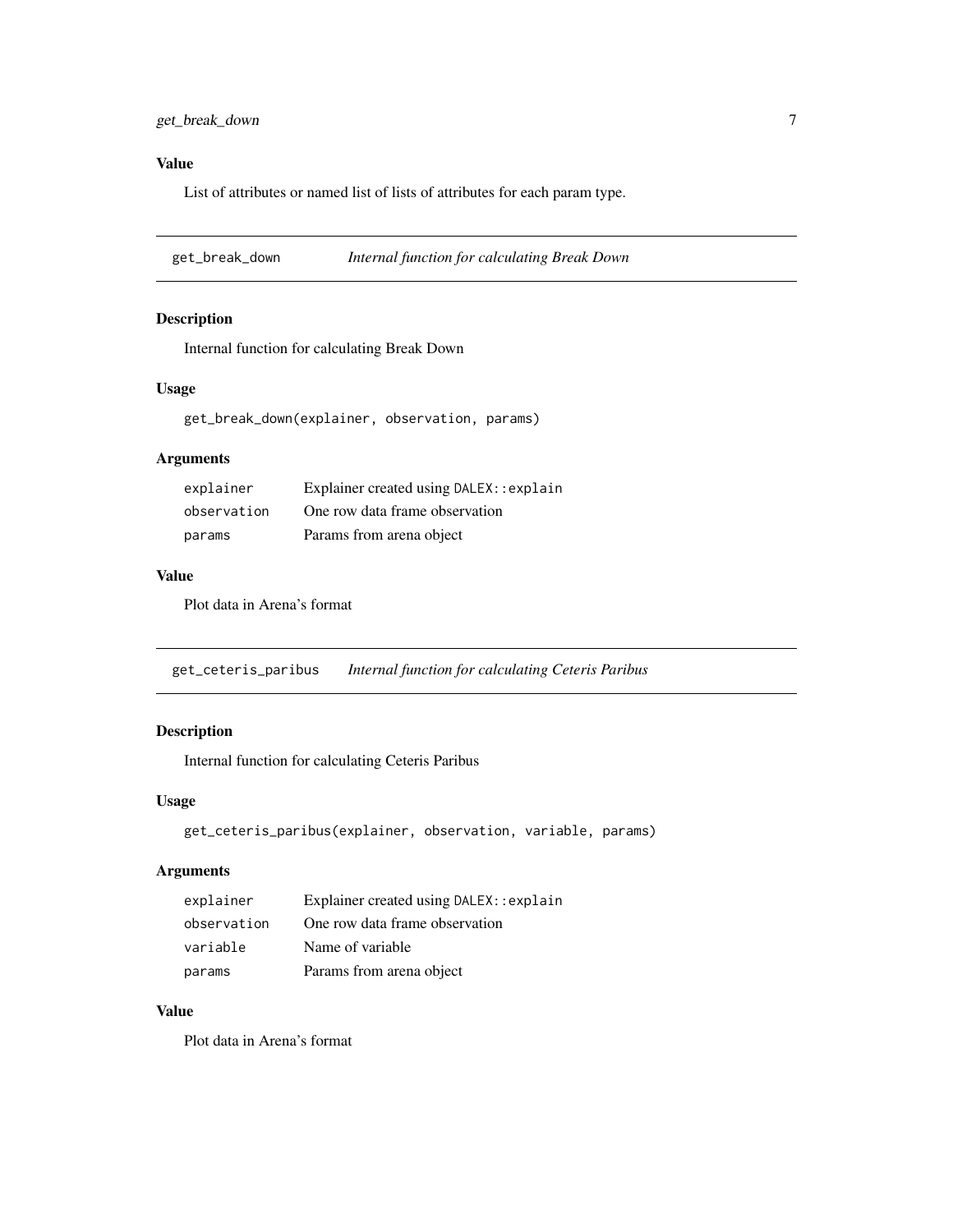<span id="page-7-0"></span>get\_datasets\_list *Generates list of datasets' labels*

## Description

Generates list of datasets' labels

## Usage

get\_datasets\_list(arena)

## Arguments

arena live or static arena object

#### Value

list of datasets' labels

get\_dataset\_attributes

```
Generates list with attributes of a dataset
```
## Description

Generates list with attributes of a dataset

## Usage

get\_dataset\_attributes(arena, dataset)

## Arguments

| arena   | live or static arena object                                                 |
|---------|-----------------------------------------------------------------------------|
| dataset | List with following elements                                                |
|         | • dataset Data frame                                                        |
|         | • target Name of one column from data frame that is used as target variable |
|         | • label Label for dataset to be displayed in Arena                          |
|         | • variables vector of column names from data frame without target           |
|         |                                                                             |

## Value

simple list with attributes of given dataset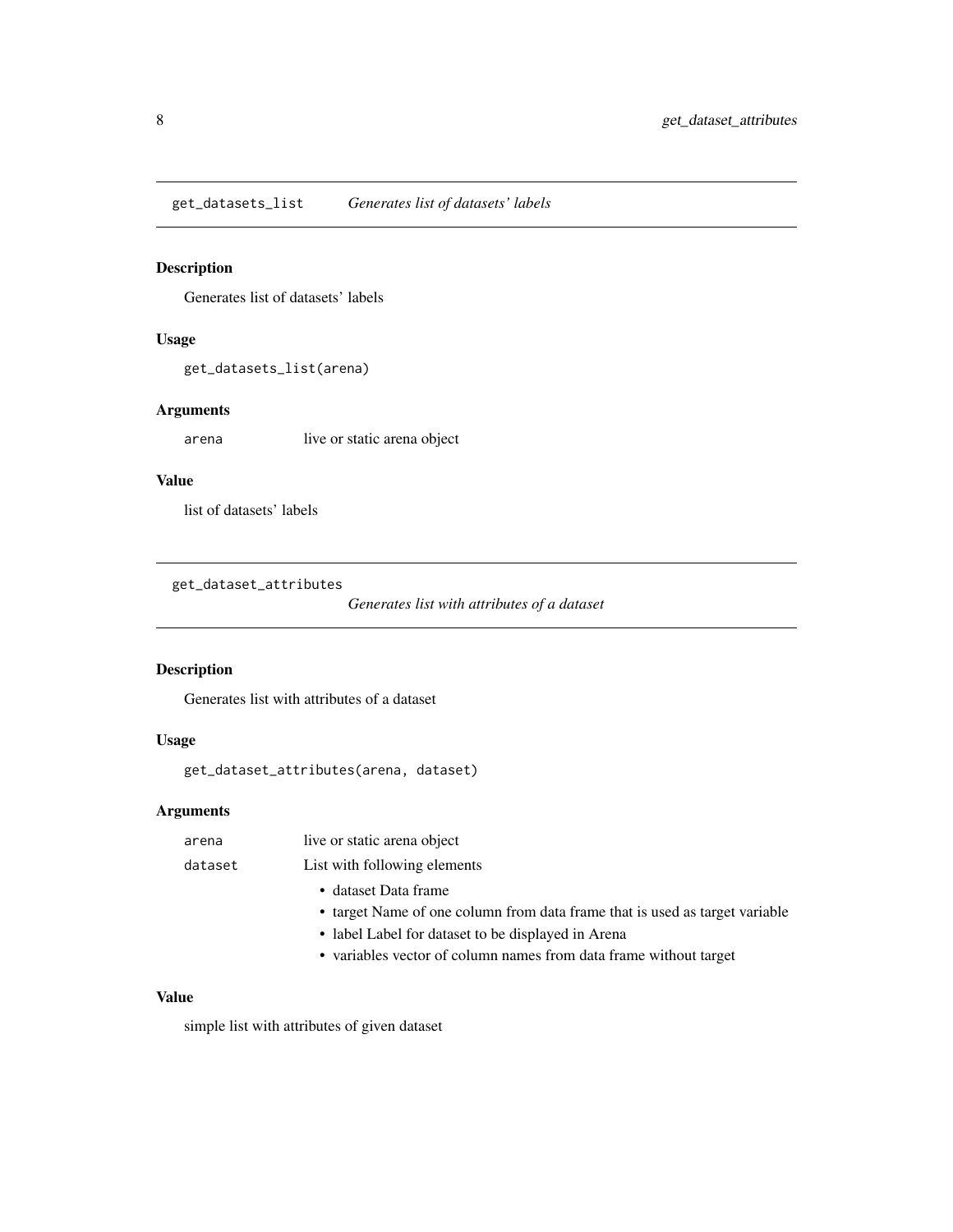<span id="page-8-0"></span>get\_dataset\_plots *Internal function for calculating exploratory data anaylysis plots*

## Description

Function runs all plot generating methods for given dataset

## Usage

get\_dataset\_plots(dataset, params)

#### Arguments

| dataset | List with following elements                                                |  |
|---------|-----------------------------------------------------------------------------|--|
|         | • dataset Data frame                                                        |  |
|         | • target Name of one column from data frame that is used as target variable |  |
|         | • label Label for dataset to be displayed in Arena                          |  |
|         | • variables vector of column names from data frame without target           |  |
| params  | Params from arena object                                                    |  |

#### Value

list of generated plots' data

| get_fairness | Internal function for calculating fairness |  |
|--------------|--------------------------------------------|--|
|--------------|--------------------------------------------|--|

## Description

Internal function for calculating fairness

## Usage

```
get_fairness(explainer, variable, params)
```
## Arguments

| explainer | Explainer created using DALEX: : explain |
|-----------|------------------------------------------|
| variable  | Name of variable                         |
| params    | Params from arena object                 |

## Value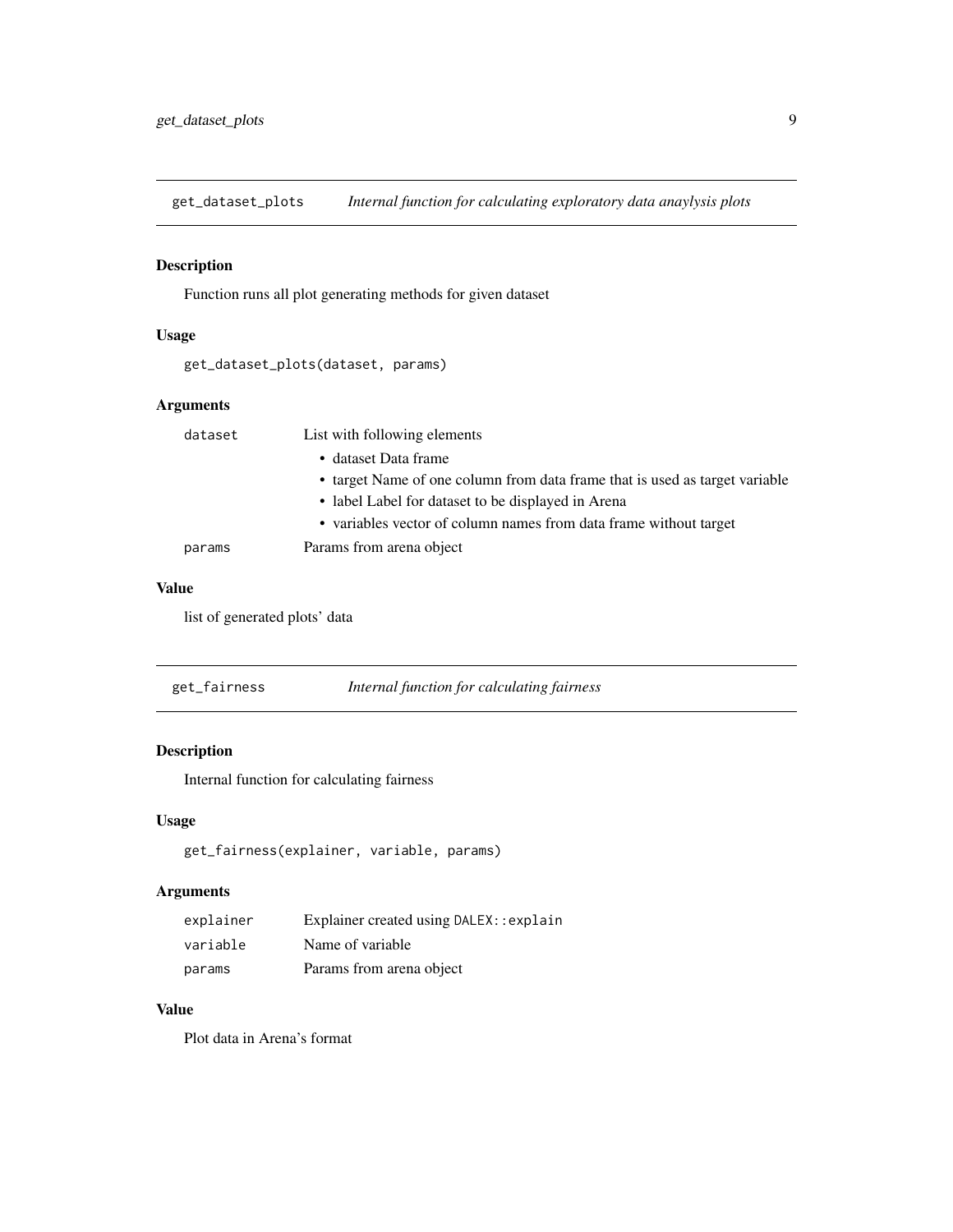<span id="page-9-0"></span>get\_feature\_importance

*Internal function for calculating feature importance*

## Description

Internal function for calculating feature importance

## Usage

get\_feature\_importance(explainer, params)

## Arguments

| explainer | Explainer created using DALEX: : explain |
|-----------|------------------------------------------|
| params    | Params from arena object                 |

## Value

Plot data in Arena's format

get\_funnel\_measure *Internal function for calculating funnel measure*

## Description

Internal function for calculating funnel measure

## Usage

```
get_funnel_measure(explainer, params)
```
## Arguments

| explainer | Explainer created using DALEX: : explain |
|-----------|------------------------------------------|
| params    | Params from arena object                 |

#### Value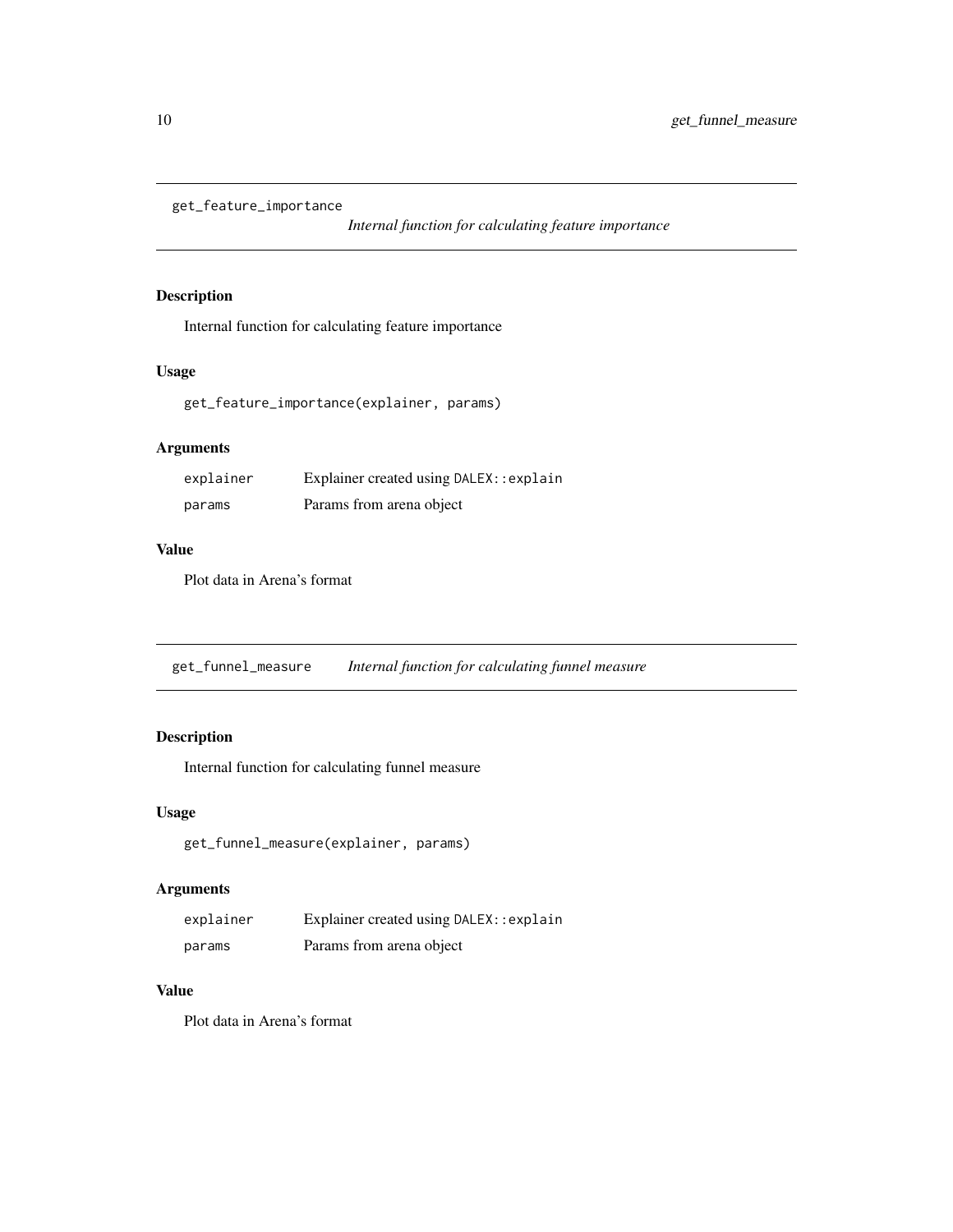<span id="page-10-0"></span>get\_global\_plots *Internal function for calculating global plots*

## Description

Function runs all plot generating methods for given explainer

#### Usage

```
get_global_plots(explainer, params)
```
## Arguments

| explainer | Explainer created using DALEX: : explain |
|-----------|------------------------------------------|
| params    | Params from arena object                 |

## Value

list of generated plots' data

get\_json\_structure *Prepare object ready to change into json*

## Description

Function converts object with class arena\_live or arena\_static to object with structure accepted by Arena. See [list of schemas.](https://github.com/ModelOriented/Arena/tree/master/src/store/schemas)

## Usage

```
get_json_structure(arena)
```
#### Arguments

arena live or static arena object

## Value

Object for direct conversion into json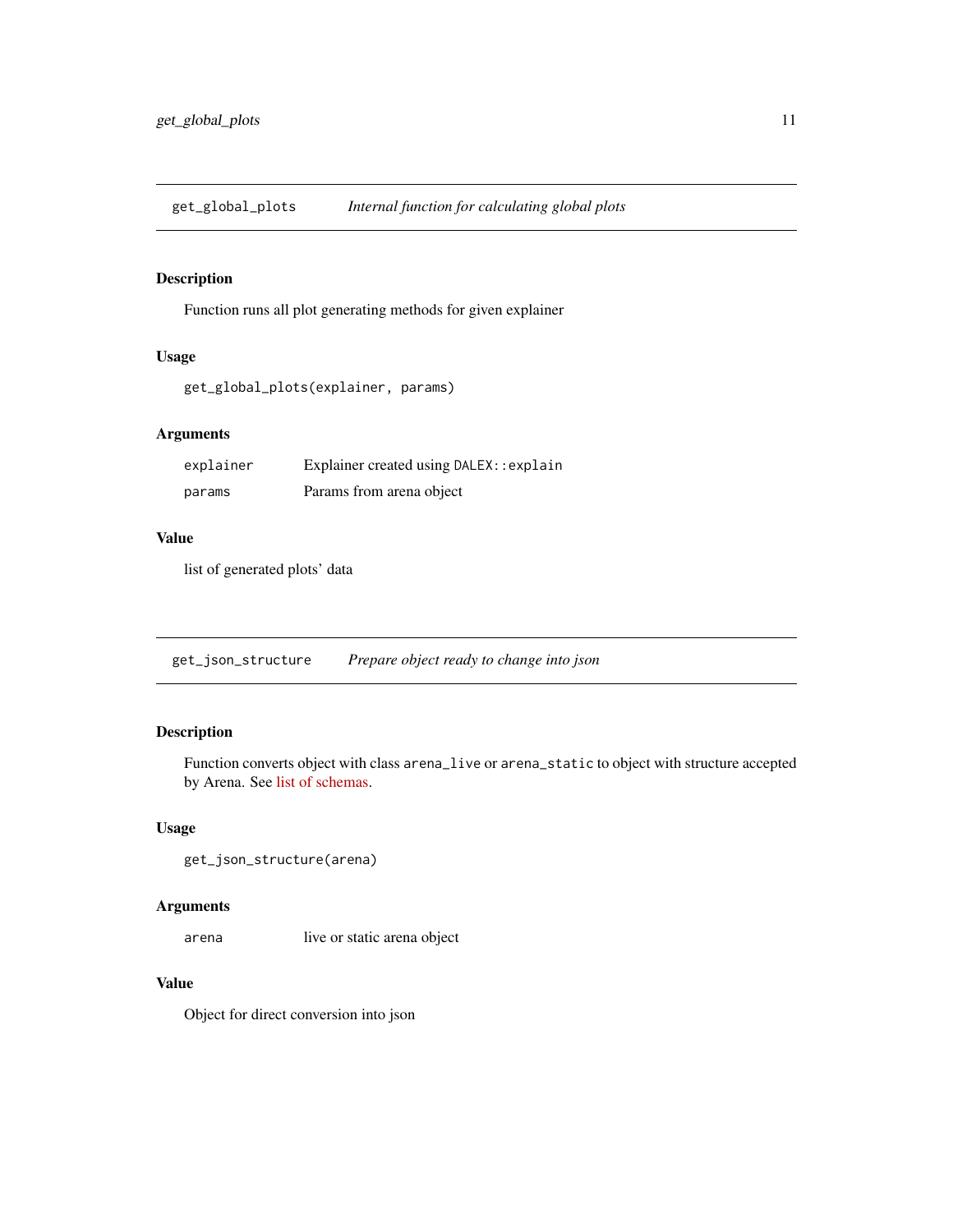<span id="page-11-0"></span>

Function runs all plot generating methods for given observations

#### Usage

get\_local\_plots(explainer, observations, params)

## Arguments

| explainer    | Explainer created using DALEX: : explain |
|--------------|------------------------------------------|
| observations | Data frame of observations               |
| params       | Params from arena object                 |

#### Value

list of generated plots' data

get\_message\_output *Internal function for returning message as plot data*

## Description

This method modify exisiting plot's data in Arena's format to show message instead of chart.

## Usage

```
get_message_output(output, type, msg)
```
## Arguments

| output | existing plot data to be overwritten |
|--------|--------------------------------------|
| type   | type of message "info" or "error"    |
| msg    | message to be displayed              |

#### Value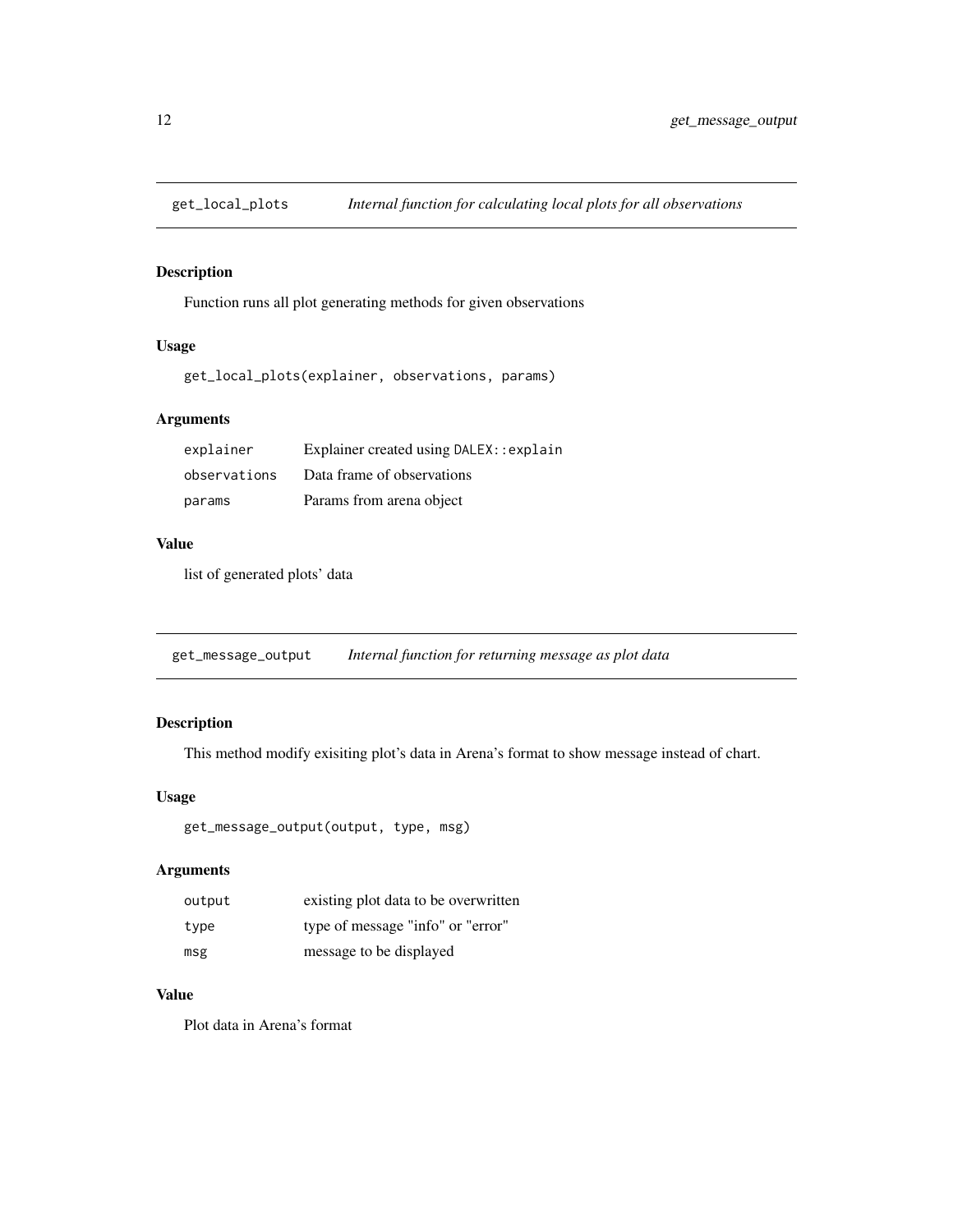<span id="page-12-0"></span>

Internal function for calculating model performance metrics

## Usage

```
get_metrics(explainer, params)
```
## Arguments

| explainer | Explainer created using DALEX: : explain |
|-----------|------------------------------------------|
| params    | Params from arena object                 |

#### Value

Plot data in Arena's format

get\_model\_attributes *Generates list with attributes of a model*

## Description

Generates list with attributes of a model

#### Usage

get\_model\_attributes(arena, explainer)

## Arguments

| arena     | live or static arena object              |
|-----------|------------------------------------------|
| explainer | Explainer created using DALEX: : explain |

## Value

simple list with attributes of given model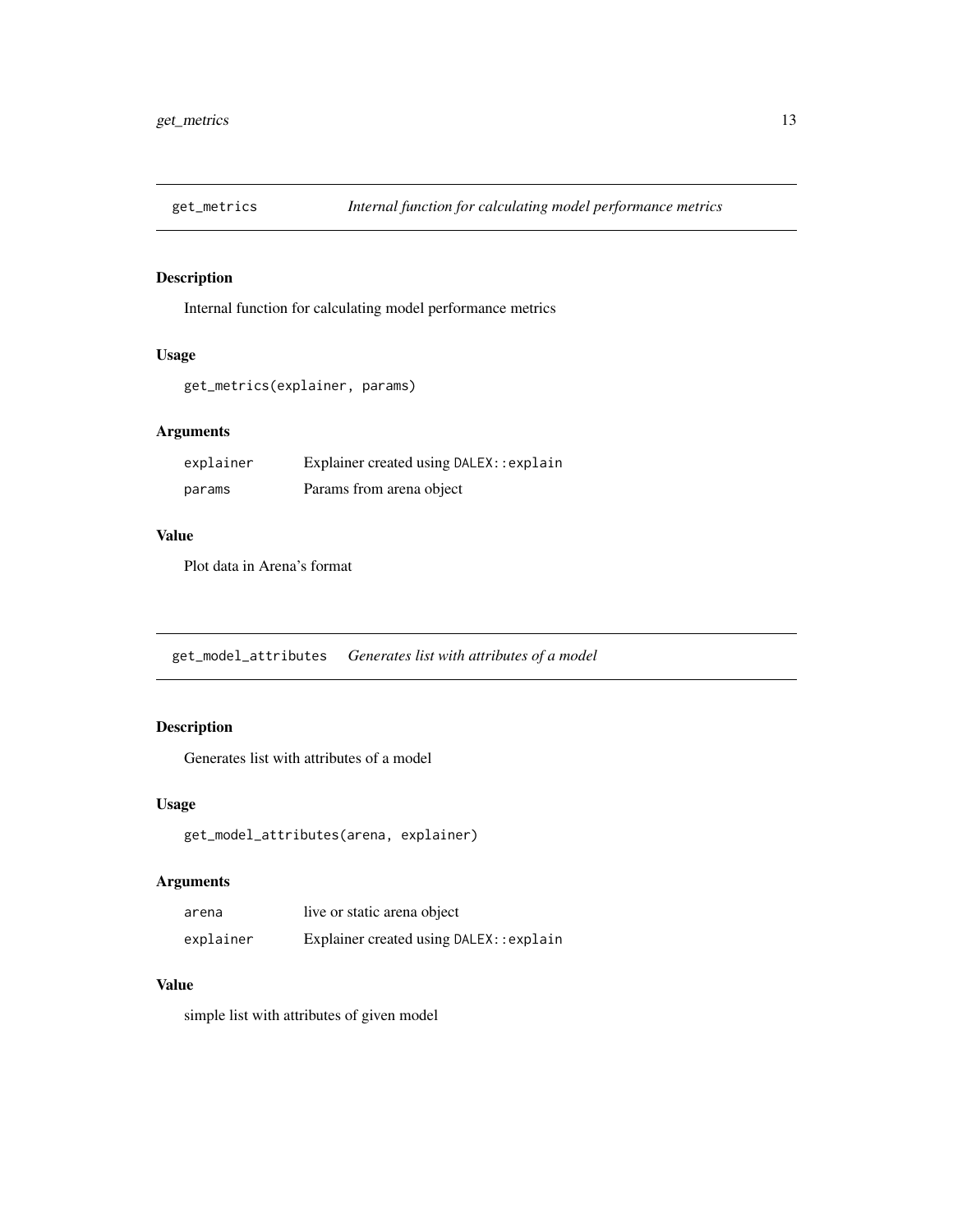<span id="page-13-0"></span>get\_observations\_list *Generates list of rownames of each observation from each batch*

## Description

Generates list of rownames of each observation from each batch

#### Usage

get\_observations\_list(arena)

## Arguments

arena live or static arena object

#### Value

list of observations' names

get\_observation\_attributes

*Generates list with attributes of an observation*

## Description

Generates list with attributes of an observation

#### Usage

```
get_observation_attributes(arena, observation)
```
## Arguments

| arena       | live or static arena object    |
|-------------|--------------------------------|
| observation | One row data frame observation |

## Value

simple list with attributes of given observation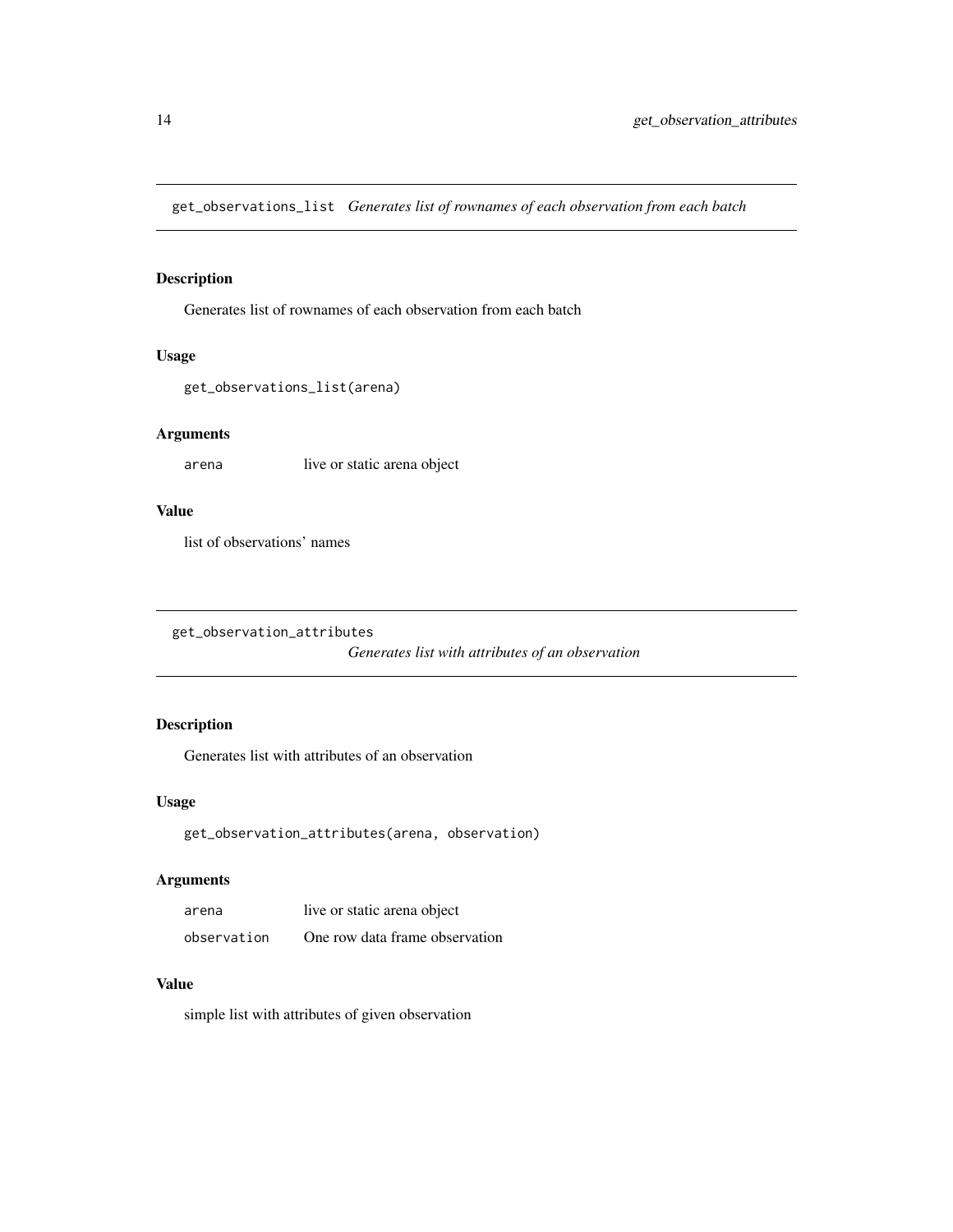<span id="page-14-0"></span>get\_partial\_dependence

*Internal function for calculating Partial Dependence*

## Description

Internal function for calculating Partial Dependence

## Usage

```
get_partial_dependence(explainer, variable, params)
```
## Arguments

| explainer | Explainer created using DALEX: : explain |
|-----------|------------------------------------------|
| variable  | Name of variable                         |
| params    | Params from arena object                 |

## Value

Plot data in Arena's format

| Internal function for calculating regression error characteristic<br>get_rec |  |
|------------------------------------------------------------------------------|--|
|------------------------------------------------------------------------------|--|

## Description

Internal function for calculating regression error characteristic

## Usage

get\_rec(explainer, params)

## Arguments

| explainer | Explainer created using DALEX: : explain |
|-----------|------------------------------------------|
| params    | Params from arena object                 |

## Value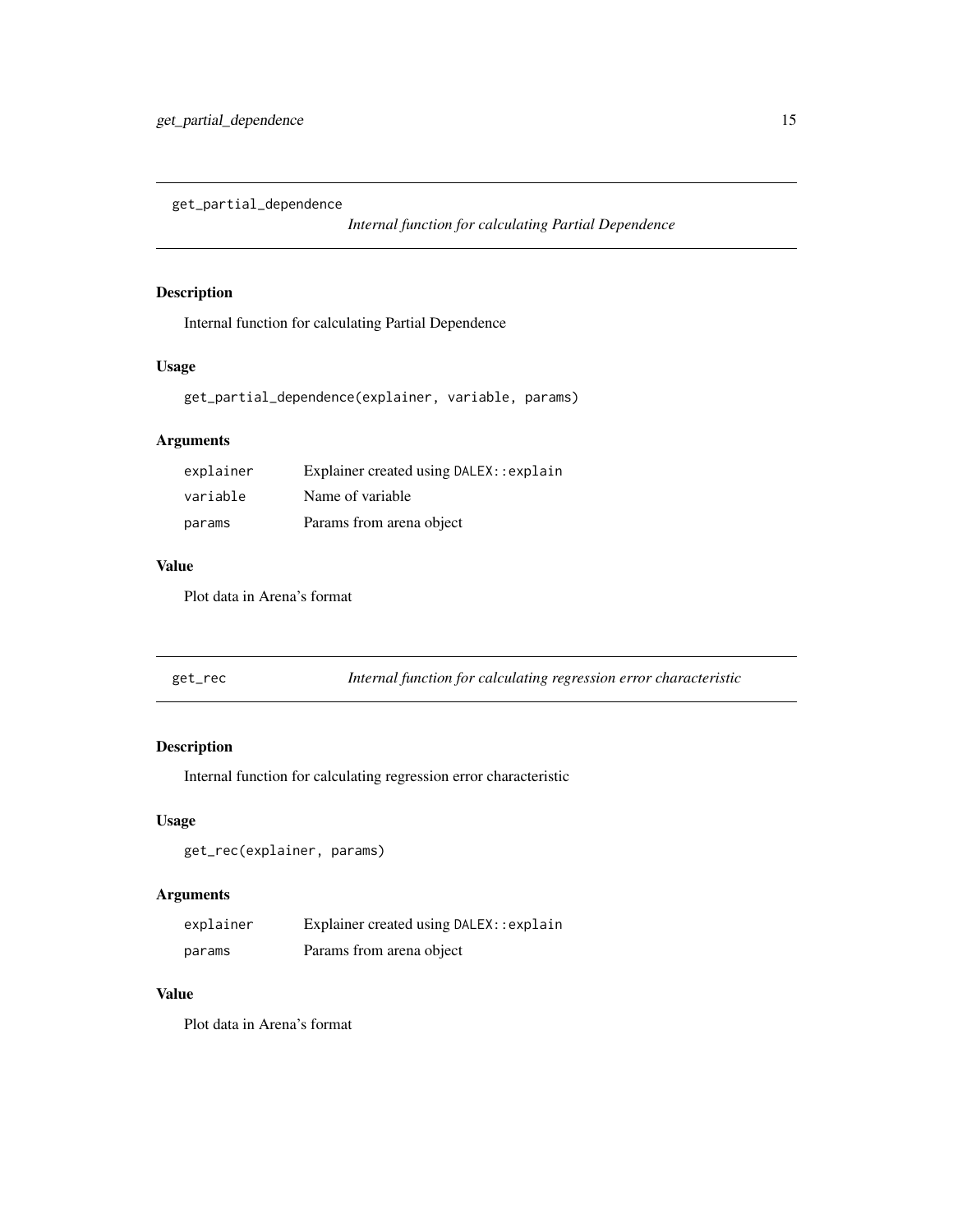<span id="page-15-0"></span>

Internal function for calculating receiver operating curve

## Usage

```
get_roc(explainer, params)
```
## Arguments

| explainer | Explainer created using DALEX: : explain |
|-----------|------------------------------------------|
| params    | Params from arena object                 |

### Value

Plot data in Arena's format

get\_shap\_values *Internal function for calculating Shapley Values*

## Description

Internal function for calculating Shapley Values

#### Usage

get\_shap\_values(explainer, observation, params)

## Arguments

| explainer   | Explainer created using DALEX: : explain                   |
|-------------|------------------------------------------------------------|
| observation | One row data frame observation to calculate Shapley Values |
| params      | Params from arena object                                   |

#### Value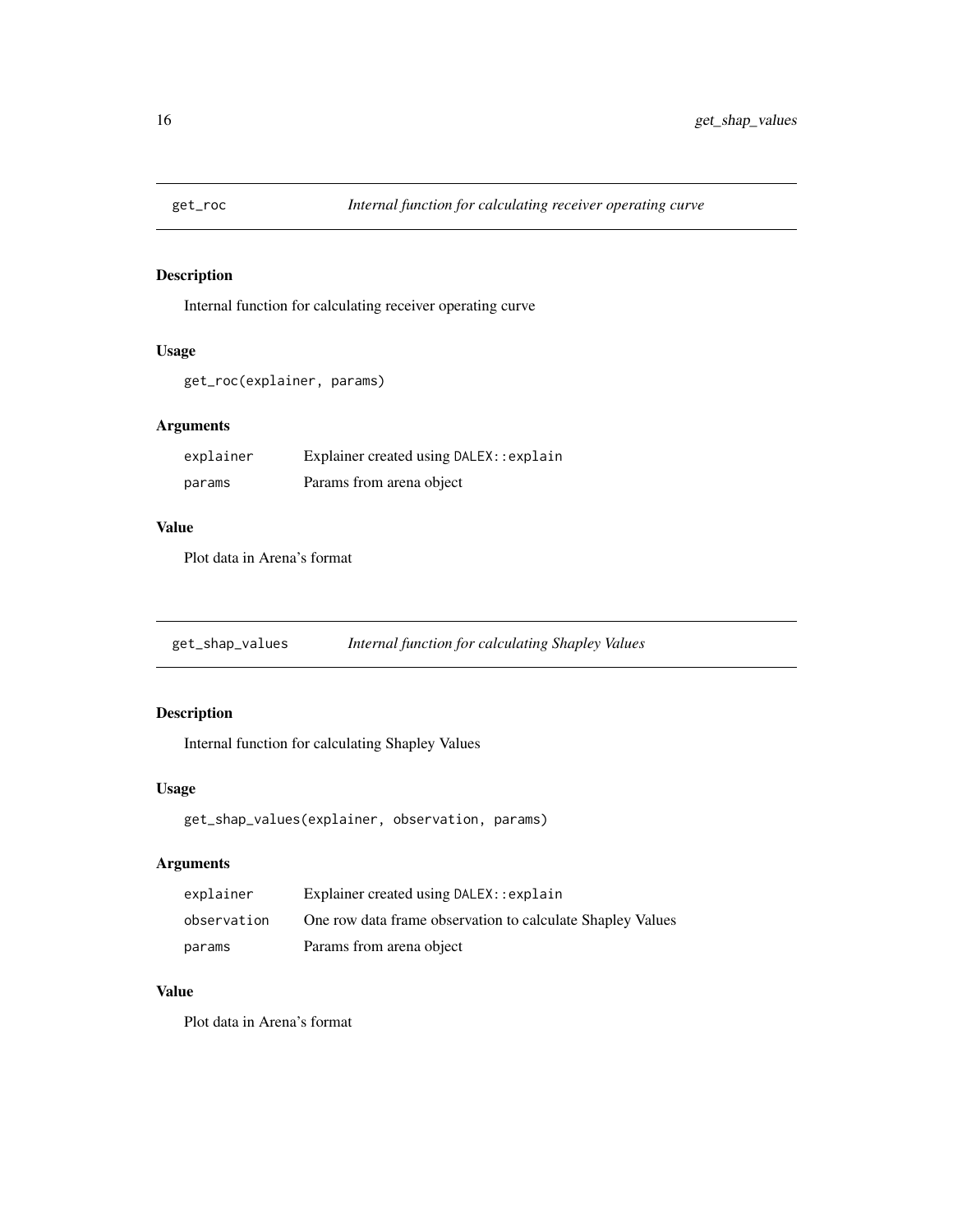<span id="page-16-0"></span>get\_subsets\_performance

*Internal function for calculating subset performance*

## Description

Internal function for calculating subset performance

## Usage

get\_subsets\_performance(explainer, params)

## Arguments

| explainer | Explainer created using DALEX: : explain |
|-----------|------------------------------------------|
| params    | Params from arena object                 |

#### Value

Plot data in Arena's format

| get_variables_list | Generates list of unique variables (without target) from each explainer |
|--------------------|-------------------------------------------------------------------------|
|                    | and dataset                                                             |

## Description

Generates list of unique variables(without target) from each explainer and dataset

## Usage

```
get_variables_list(arena)
```
## Arguments

arena live or static arena object

#### Value

list of variables' names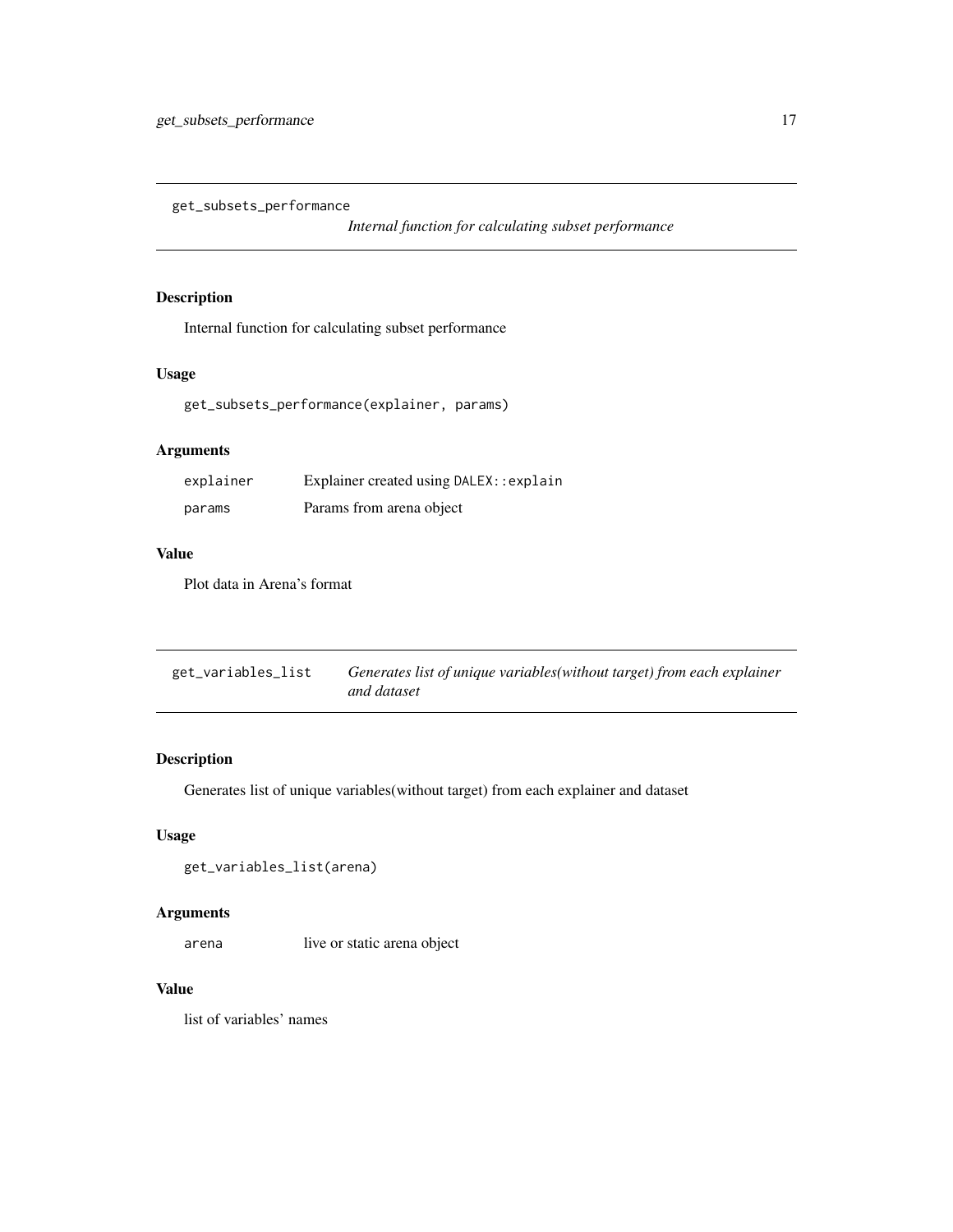```
get_variable_against_another
```
*Internal function for variable against another plot*

## Description

Internal function for variable against another plot

#### Usage

```
get_variable_against_another(dataset, variable, params)
```
## Arguments

| dataset  | List with following elements                                                |
|----------|-----------------------------------------------------------------------------|
|          | • dataset Data frame                                                        |
|          | • target Name of one column from data frame that is used as target variable |
|          | • label Label for dataset to be displayed in Arena                          |
|          | • variables vector of column names from data frame without target           |
| variable | Name of primary variable.                                                   |
| params   | Params from arena object                                                    |
|          |                                                                             |

#### Value

Plot data in Arena's format

get\_variable\_attributes

*Generates list with attributes of an variable*

## Description

Generates list with attributes of an variable

## Usage

```
get_variable_attributes(arena, variable)
```
#### Arguments

| arena    | live or static arena object |
|----------|-----------------------------|
| variable | Name of variable            |

## Value

simple list with attributes of given variable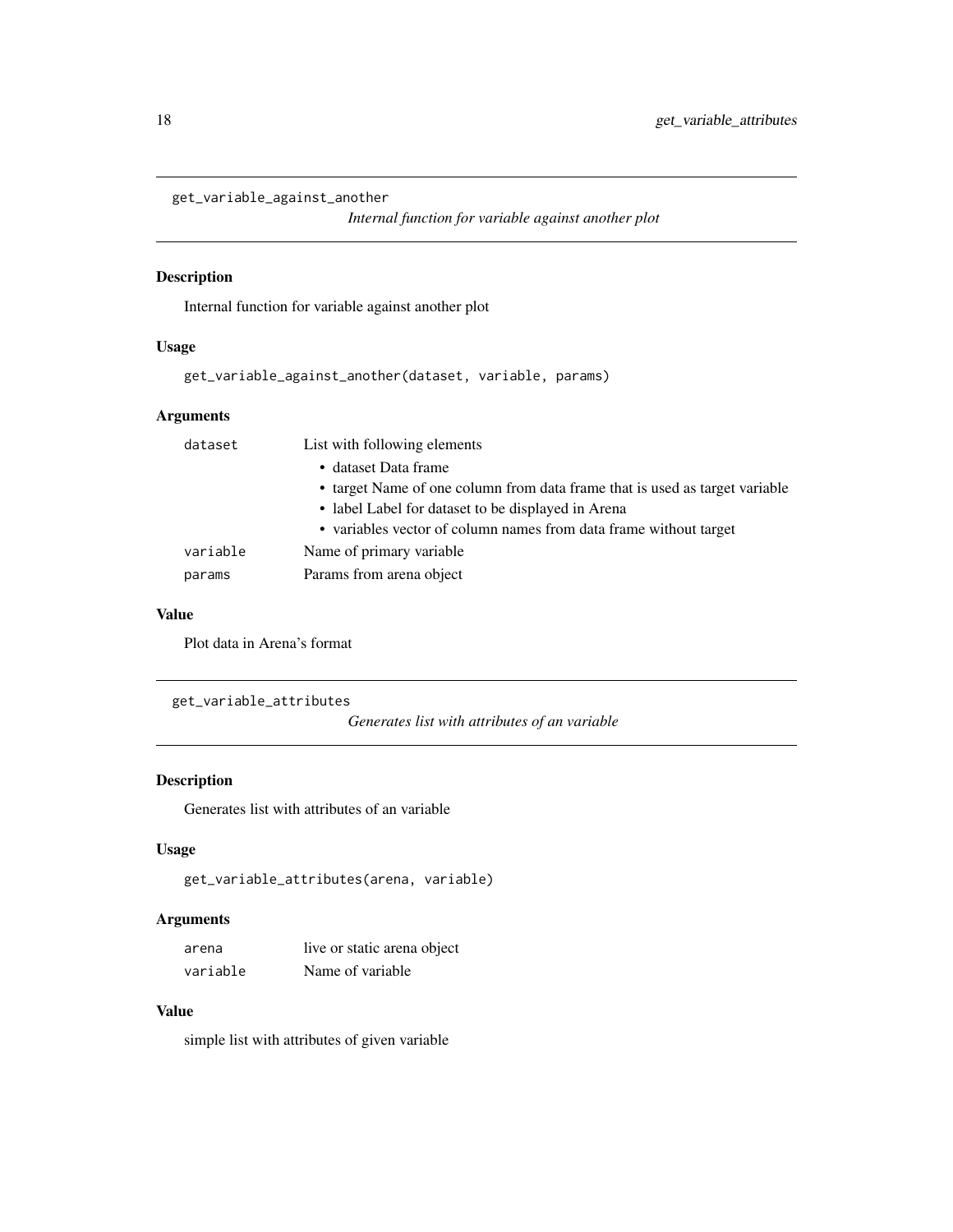<span id="page-18-0"></span>get\_variable\_distribution

*Internal function for variable distribution*

## Description

Internal function for variable distribution

#### Usage

get\_variable\_distribution(dataset, variable, params)

## Arguments

| dataset  | List with following elements                                                |
|----------|-----------------------------------------------------------------------------|
|          | • dataset Data frame                                                        |
|          | • target Name of one column from data frame that is used as target variable |
|          | • label Label for dataset to be displayed in Arena                          |
|          | • variables vector of column names from data frame without target           |
| variable | Name of variable                                                            |
| params   | Params from arena object                                                    |

## Value

Plot data in Arena's format

print.arena\_live *Prints live arena summary*

## Description

Prints live arena summary

## Usage

## S3 method for class 'arena\_live'  $print(x, \ldots)$ 

## Arguments

| x | arena_live object |
|---|-------------------|
| . | other parameters  |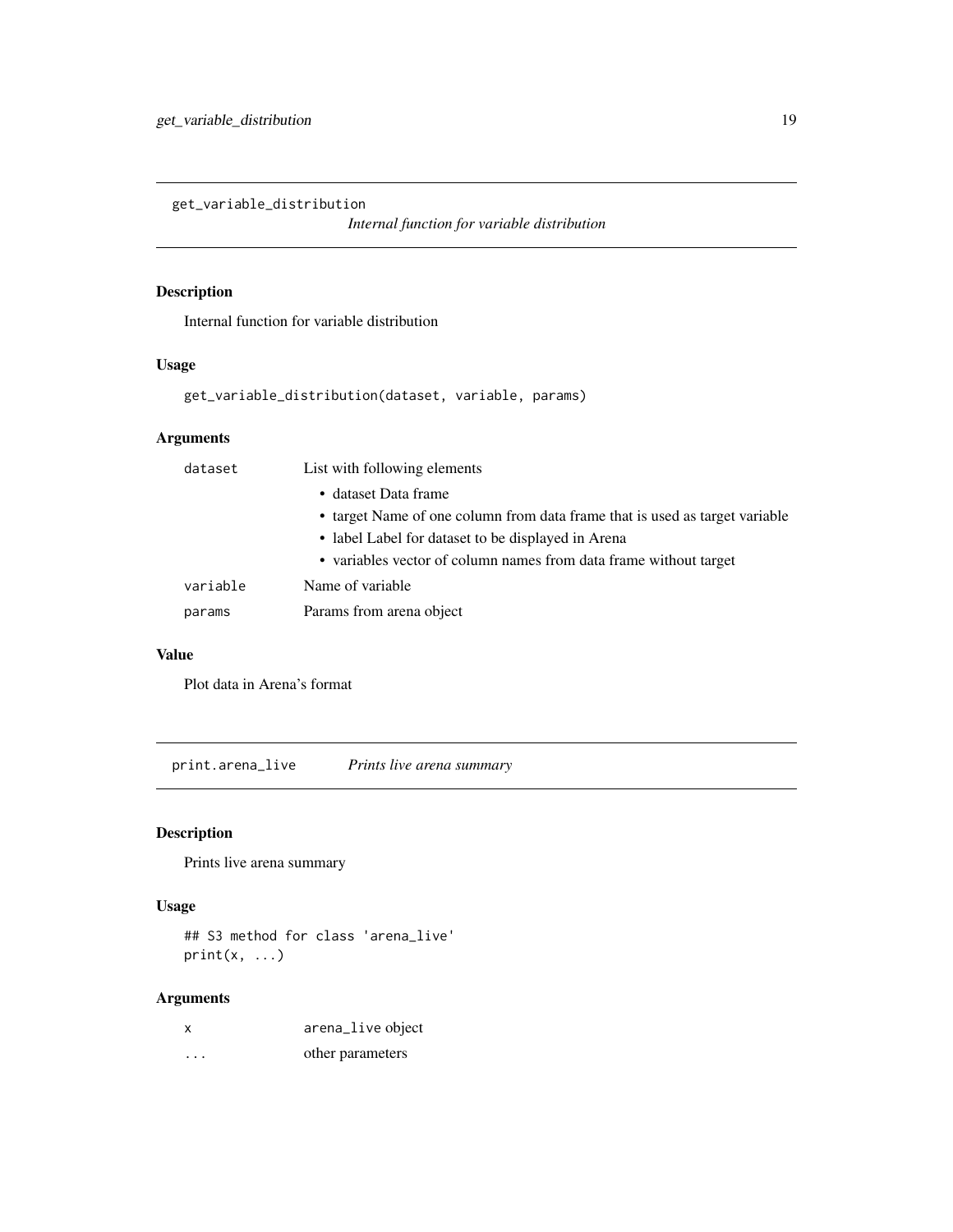#### Value

None

## Examples

```
library("DALEX")
library("arenar")
library("dplyr", quietly=TRUE, warn.conflicts = FALSE)
# create a model
model <- glm(m2.price ~ ., data=apartments)
# create a DALEX explainer
explainer <- DALEX::explain(model, data=apartments, y=apartments$m2.price)
# prepare observations to be explained
observations <- apartments[1:30, ]
# rownames are used as labels for each observation
rownames(observations) <- paste0(observations$construction.year, "-", observations$surface, "m2")
# generate live arena for one model and 30 observations
arena <- create_arena(live=TRUE) %>% push_model(explainer) %>% push_observations(observations)
# print summary
print(arena)
```
print.arena\_static *Prints static arena summary*

#### Description

Prints static arena summary

#### Usage

```
## S3 method for class 'arena_static'
print(x, \ldots)
```
#### Arguments

| X        | arena_static object |
|----------|---------------------|
| $\cdots$ | other parameters    |

## Value

None

<span id="page-19-0"></span>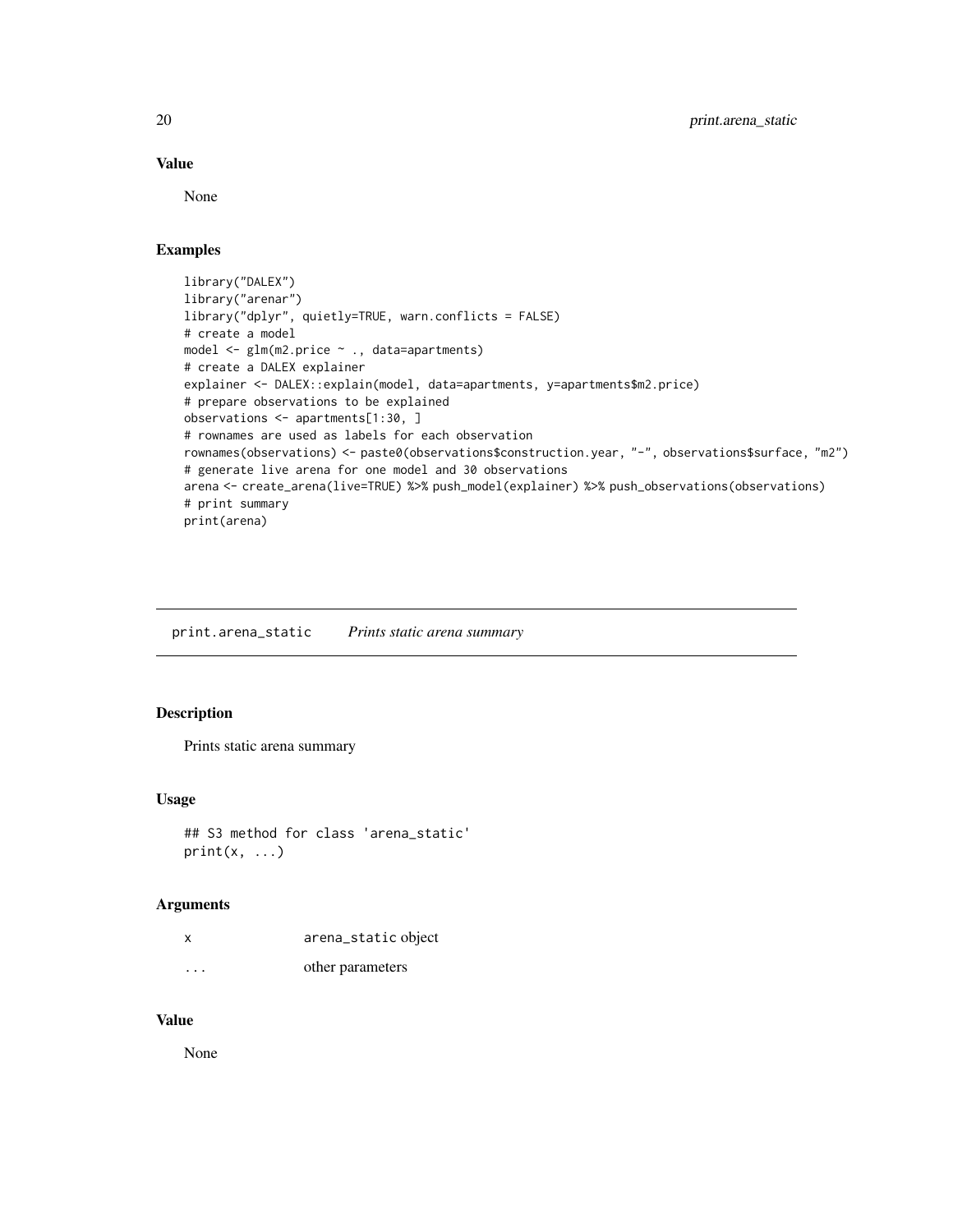## <span id="page-20-0"></span>push\_dataset 21

#### Examples

```
library("DALEX")
library("arenar")
library("dplyr", quietly=TRUE, warn.conflicts = FALSE)
# create a model
model <- glm(m2.price ~ ., data=apartments)
# create a DALEX explainer
explainer <- DALEX::explain(model, data=apartments, y=apartments$m2.price)
# prepare observations to be explained
observations <- apartments[1:3, ]
# rownames are used as labels for each observation
rownames(observations) <- paste0(observations$construction.year, "-", observations$surface, "m2")
# generate static arena for one model and 3 observations
arena <- create_arena(live=FALSE) %>% push_model(explainer) %>% push_observations(observations)
# print summary
print(arena)
```
push\_dataset *Adds new datasets to Arena*

## Description

Adds data frame to create exploratory data analysis plots

#### Usage

push\_dataset(arena, dataset, target, label)

#### Arguments

| arena   | live or static arena object   |
|---------|-------------------------------|
| dataset | data frame used for EDA plots |
| target  | name of target variable       |
| label   | label of dataset              |

#### Value

Updated arena object

#### Examples

```
library("DALEX")
library("arenar")
library("dplyr", quietly=TRUE, warn.conflicts = FALSE)
# create live arena with only one dataset
apartments <- DALEX::apartments
arena <- create_arena(live=TRUE) %>% push_dataset(apartments, "m2.price", "apartment")
print(arena)
```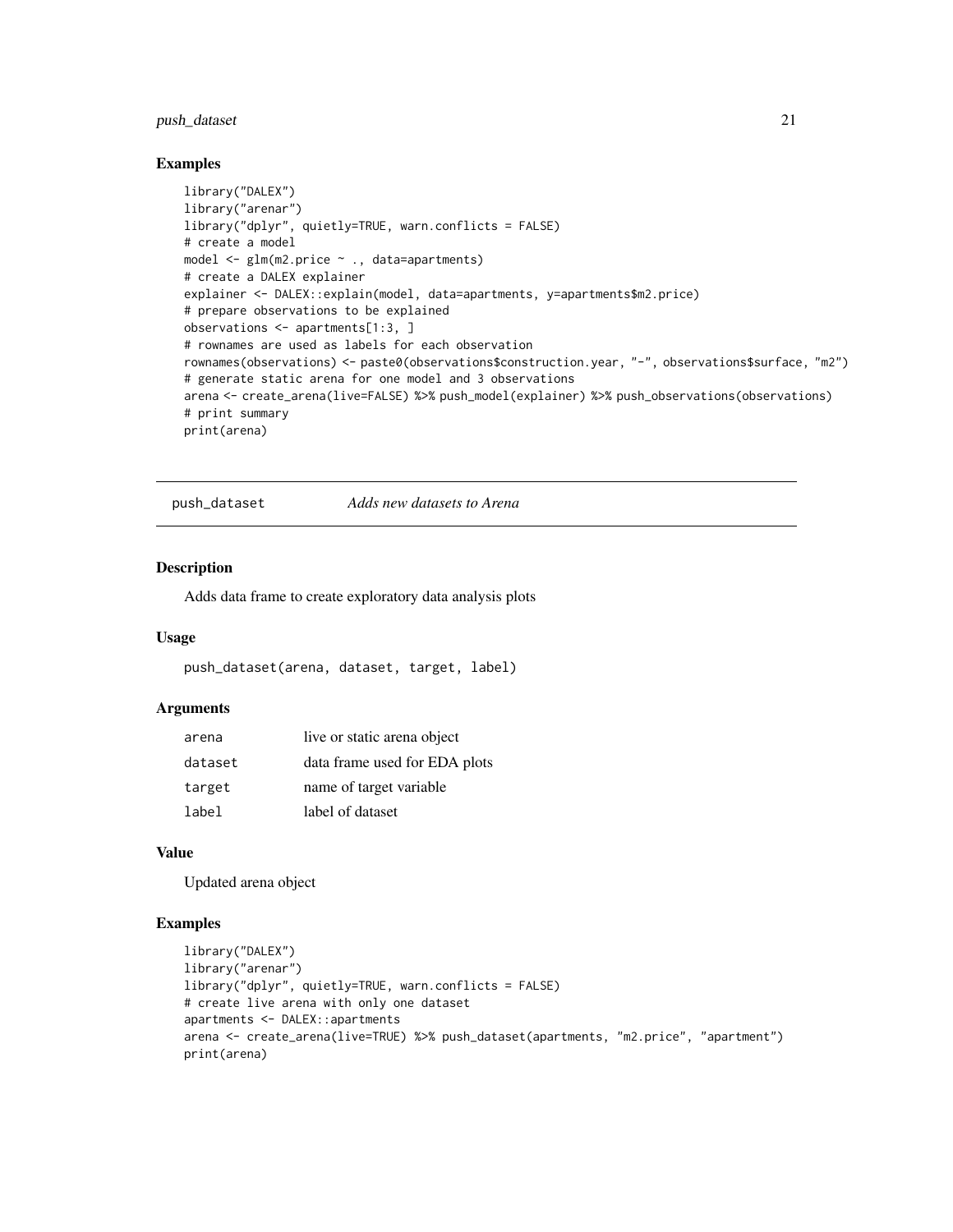```
# add another dataset
HR <- DALEX::HR
arena <- arena %>% push_dataset(HR, "status", "HR")
print(arena)
```
push\_model *Adds model to arena*

#### Description

If arena is static it will start calculations for all already pushed observations and global plots. If arena is live, then plots will be calculated on demand, after calling arena\_run.

#### Usage

push\_model(arena, explainer)

#### Arguments

| arena     | live or static arena object              |
|-----------|------------------------------------------|
| explainer | Explainer created using DALEX: : explain |

## Value

Updated arena object

#### Examples

```
library("DALEX")
library("arenar")
library("dplyr", quietly=TRUE, warn.conflicts = FALSE)
# create first model
model1 <- glm(m2.price ~ ., data=apartments, family=gaussian)
# create a DALEX explainer
explainer1 <- DALEX::explain(model1, data=apartments, y=apartments$m2.price, label="GLM gaussian")
# create live arena with only one model
arena <- create_arena(live=TRUE) %>% push_model(explainer1)
print(arena)
# create and add next model
model2 <- glm(m2.price ~ ., data=apartments, family=Gamma)
explainer2 <- DALEX::explain(model2, data=apartments, y=apartments$m2.price, label="GLM gamma")
arena <- arena %>% push_model(explainer2)
print(arena)
```
<span id="page-21-0"></span>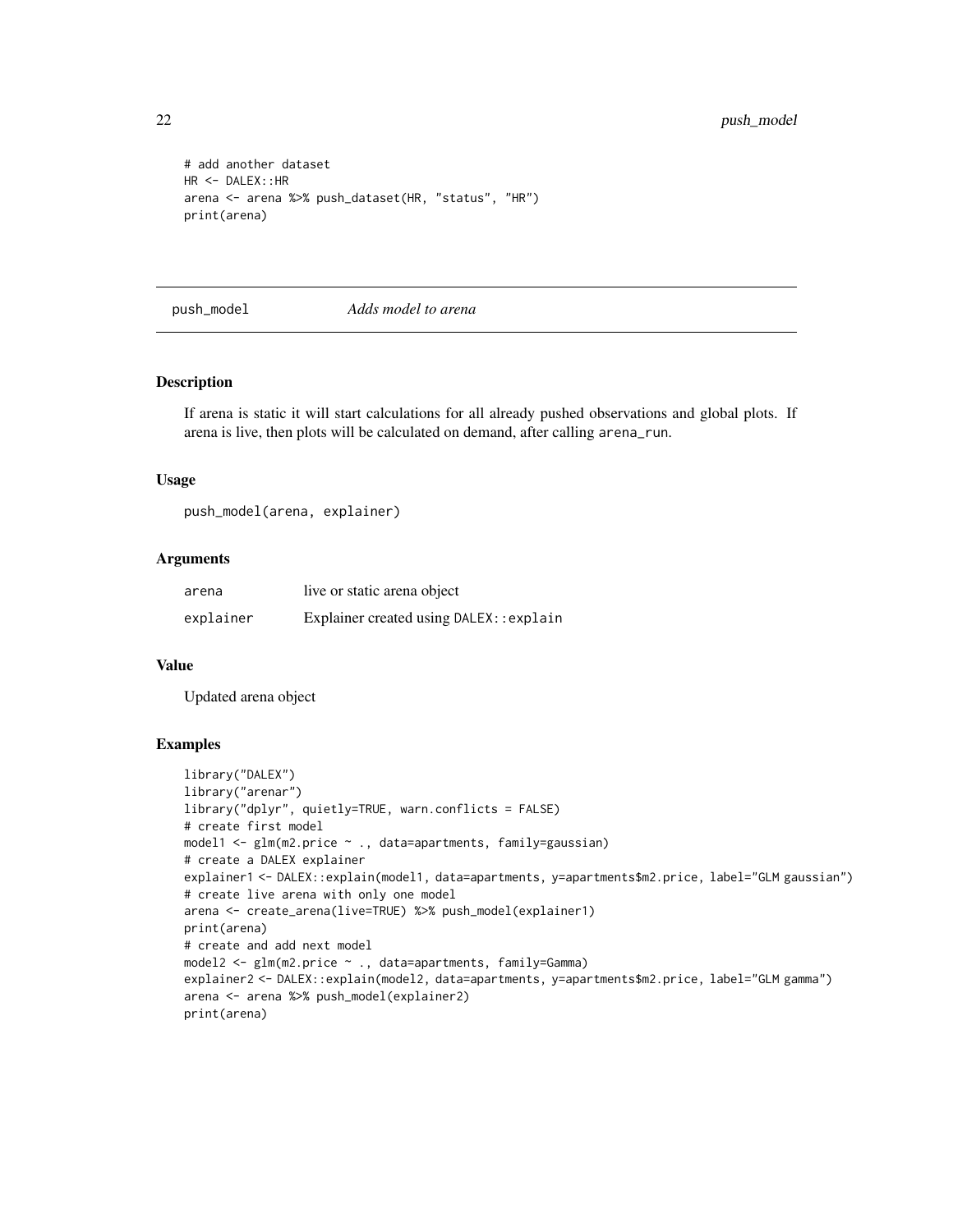<span id="page-22-0"></span>If arena is static it will start calculations for all already pushed models. If arena is live, then plots will be calculated on demand, after calling arena\_run.

#### Usage

push\_observations(arena, observations)

#### Arguments

| arena        | live or static arena object    |
|--------------|--------------------------------|
| observations | data frame of new observations |

#### Value

Updated arena object

run\_server *Run server providing data for live Arena*

## Description

By default function opens browser with new arena session. Appending data to already existing session is also possible using argument append\_data

#### Usage

```
run_server(
  arena,
  port = 8181,
 host = "127.0.0.1",
  open_browser = TRUE,
  append_data = FALSE,
  arena_url = "https://arena.drwhy.ai/"
\mathcal{E}
```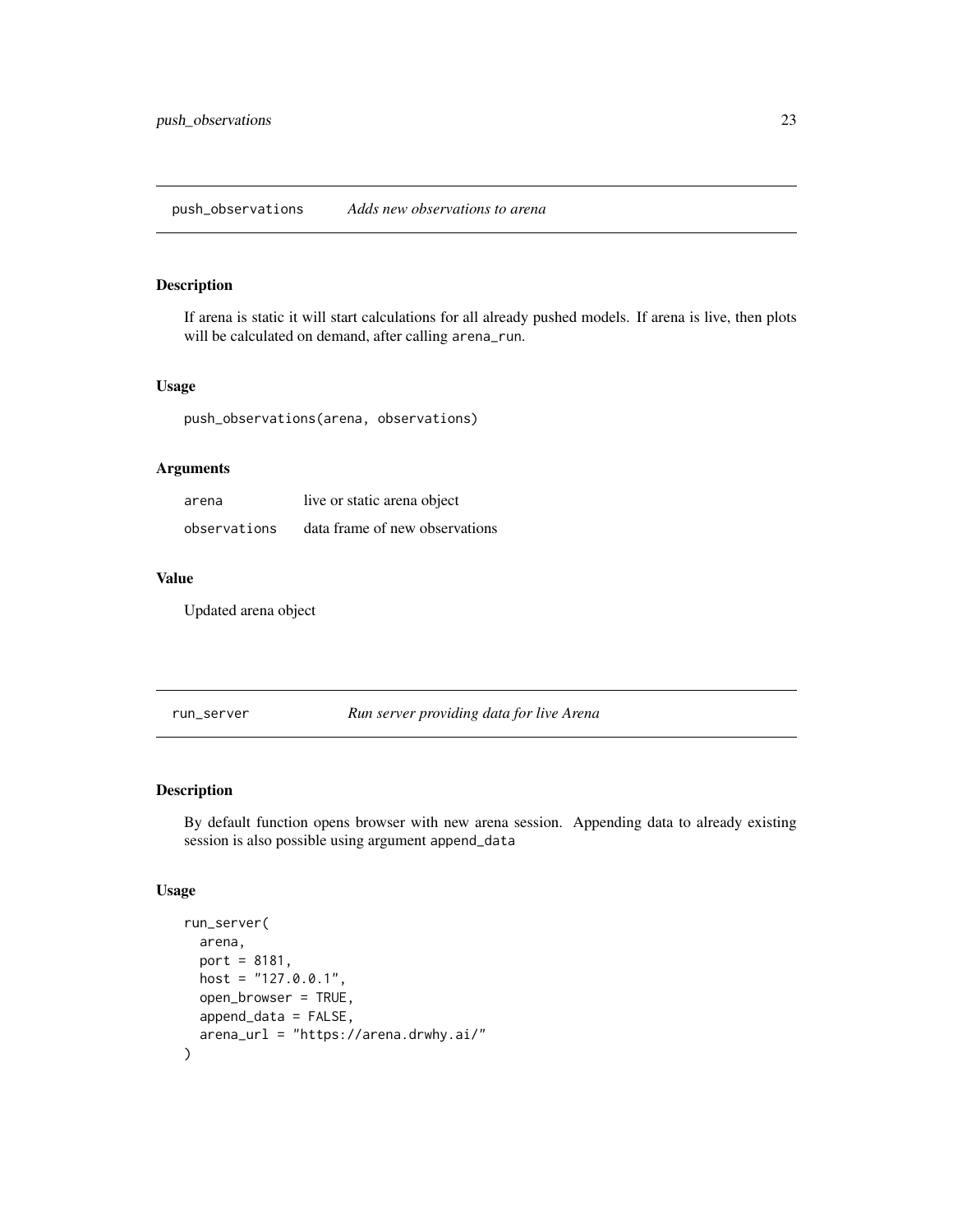<span id="page-23-0"></span>24 save\_arena

## Arguments

| arena        | Live arena object                                  |
|--------------|----------------------------------------------------|
| port         | server port                                        |
| host         | server ip address (hostnames do not work yet)      |
| open_browser | Whether to open browser with new session           |
| append_data  | Whether to append data to already existing session |
| arena url    | URL of Arena dashboard instance                    |

## Value

not modified arena object

## Examples

```
library("DALEX")
library("arenar")
library("dplyr", quietly=TRUE, warn.conflicts = FALSE)
# create a model
model <- glm(m2.price ~ ., data=apartments)
# create a DALEX explainer
explainer <- DALEX::explain(model, data=apartments, y=apartments$m2.price)
# generate live arena for one model and all data as observations
arena <- create_arena(live=TRUE) %>% push_model(explainer) %>% push_observations(apartments)
# run the server
if (interactive()) run_server(arena, port=1234)
```

```
save_arena Save generated json file from static arena
```
## Description

Save generated json file from static arena

#### Usage

```
save_arena(arena, filename = "data.json", pretty = FALSE)
```
## Arguments

| arena    | Static arena object                                 |
|----------|-----------------------------------------------------|
| filename | Name of output file.                                |
| pretty   | whether to generate pretty and easier to debug JSON |

## Value

not modified arena object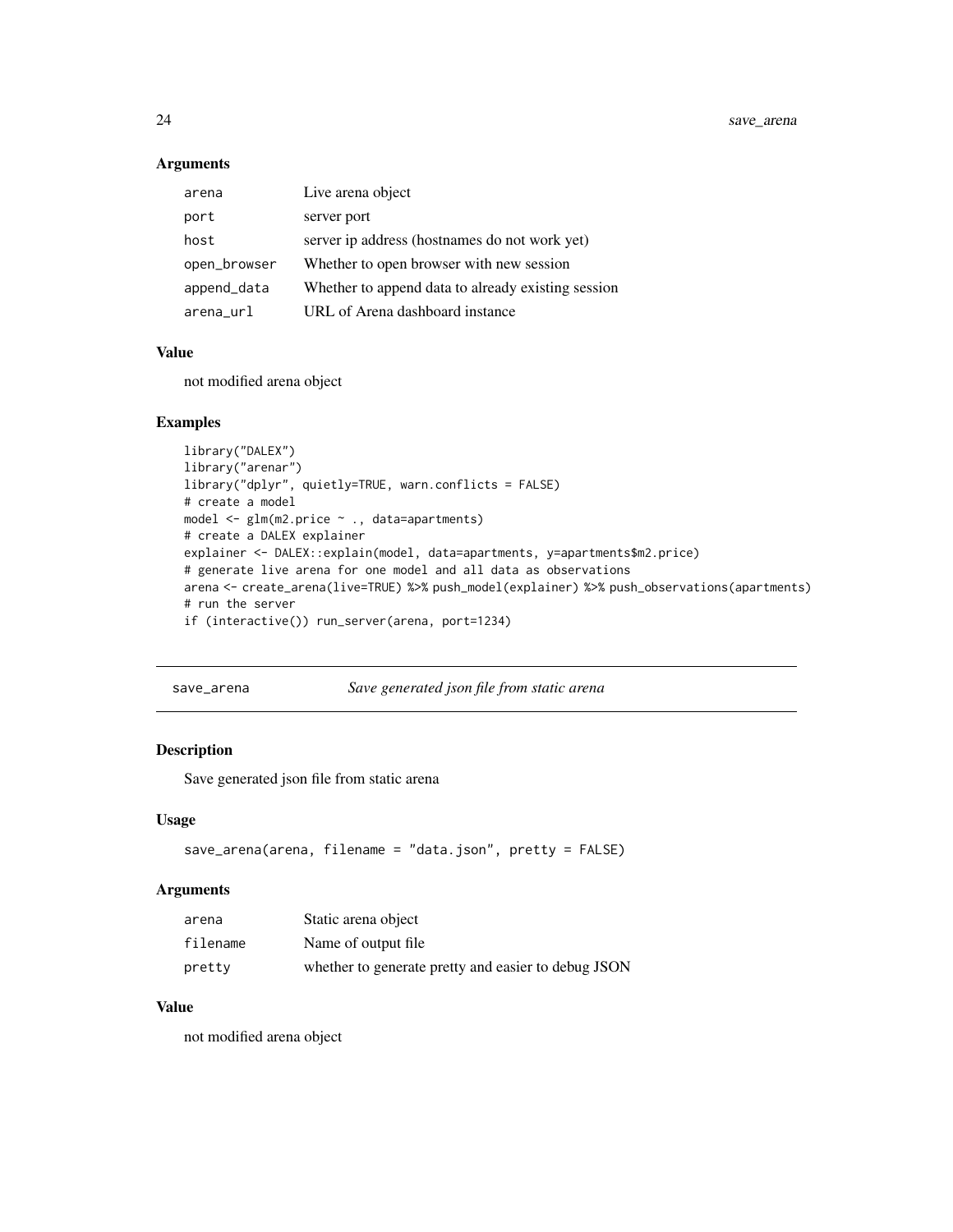<span id="page-24-0"></span>split\_multiclass\_explainer

*Splits multiclass explainer into multiple classification explainers*

## Description

Splits multiclass explainer into multiple classification explainers

## Usage

split\_multiclass\_explainer(explainer)

## Arguments

explainer Multiclass explainer created using DALEX::explain

## Value

list of explainers

truncate\_vector *Internal function for pretty truncationg params list*

## Description

Internal function for pretty truncationg params list

#### Usage

```
truncate_vector(vec, size = 6)
```
## Arguments

| vec  | vector to be truncated                                  |
|------|---------------------------------------------------------|
| size | elements with index greater than size will be truncated |

## Value

string with collapsed and truncated input vector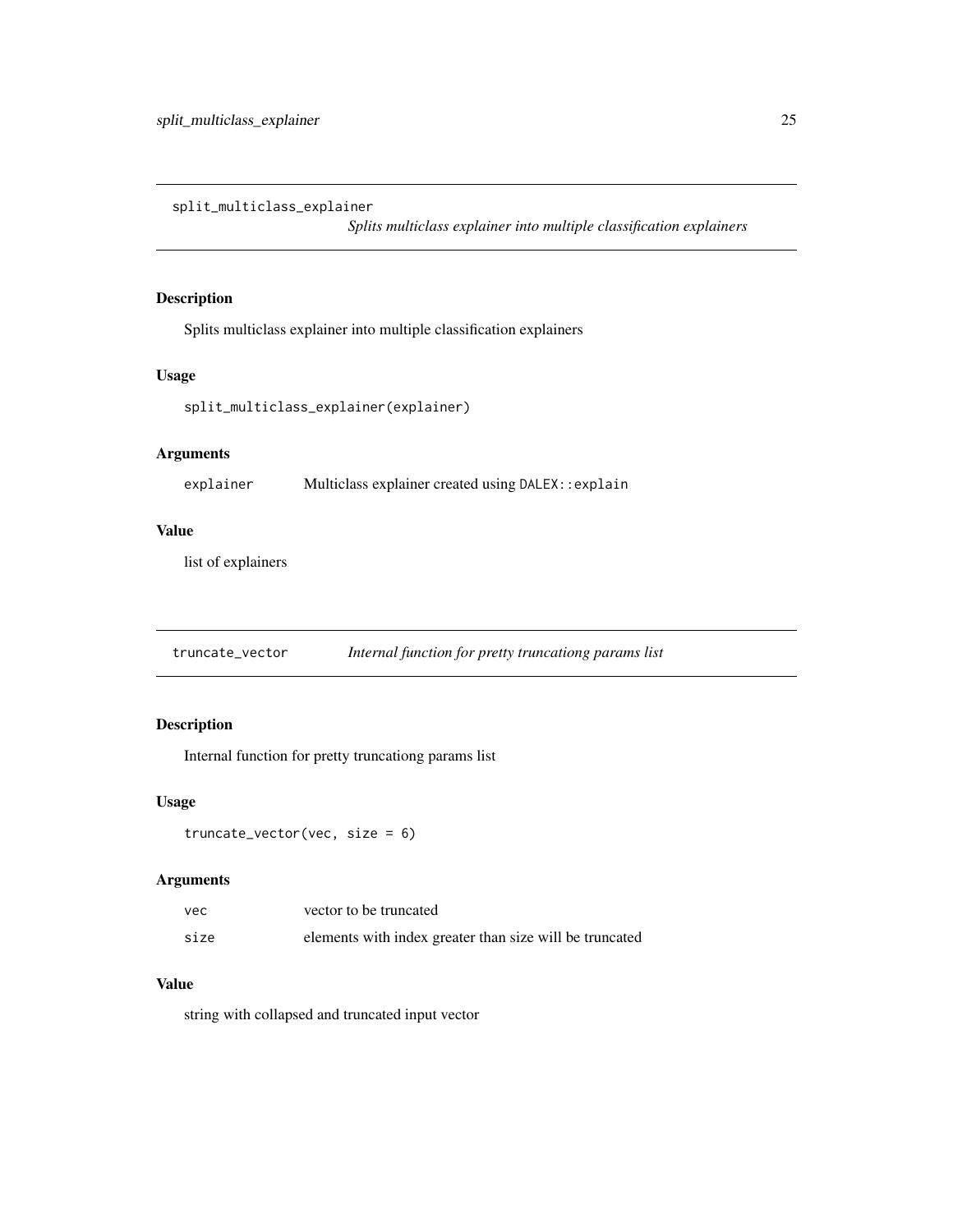<span id="page-25-0"></span>

By default function opens browser with new arena session. Appending data to already existing session is also possible using argument append\_data

## Usage

```
upload_arena(
  arena,
  open_browser = TRUE,
  append_data = FALSE,
  arena_url = "https://arena.drwhy.ai/",
 pretty = FALSE
)
```
## Arguments

| arena        | Static arena object                                 |
|--------------|-----------------------------------------------------|
| open_browser | Whether to open browser with new session            |
| append_data  | Whether to append data to already existing session  |
| arena_url    | URL of Arena dashboard instance                     |
| pretty       | whether to generate pretty and easier to debug JSON |

#### Value

not modified arena object

validate\_new\_dataset *Checks if it is safe do add new dataset to the arena object*

## Description

Checks if it is safe do add new dataset to the arena object

#### Usage

validate\_new\_dataset(arena, dataset, target, label)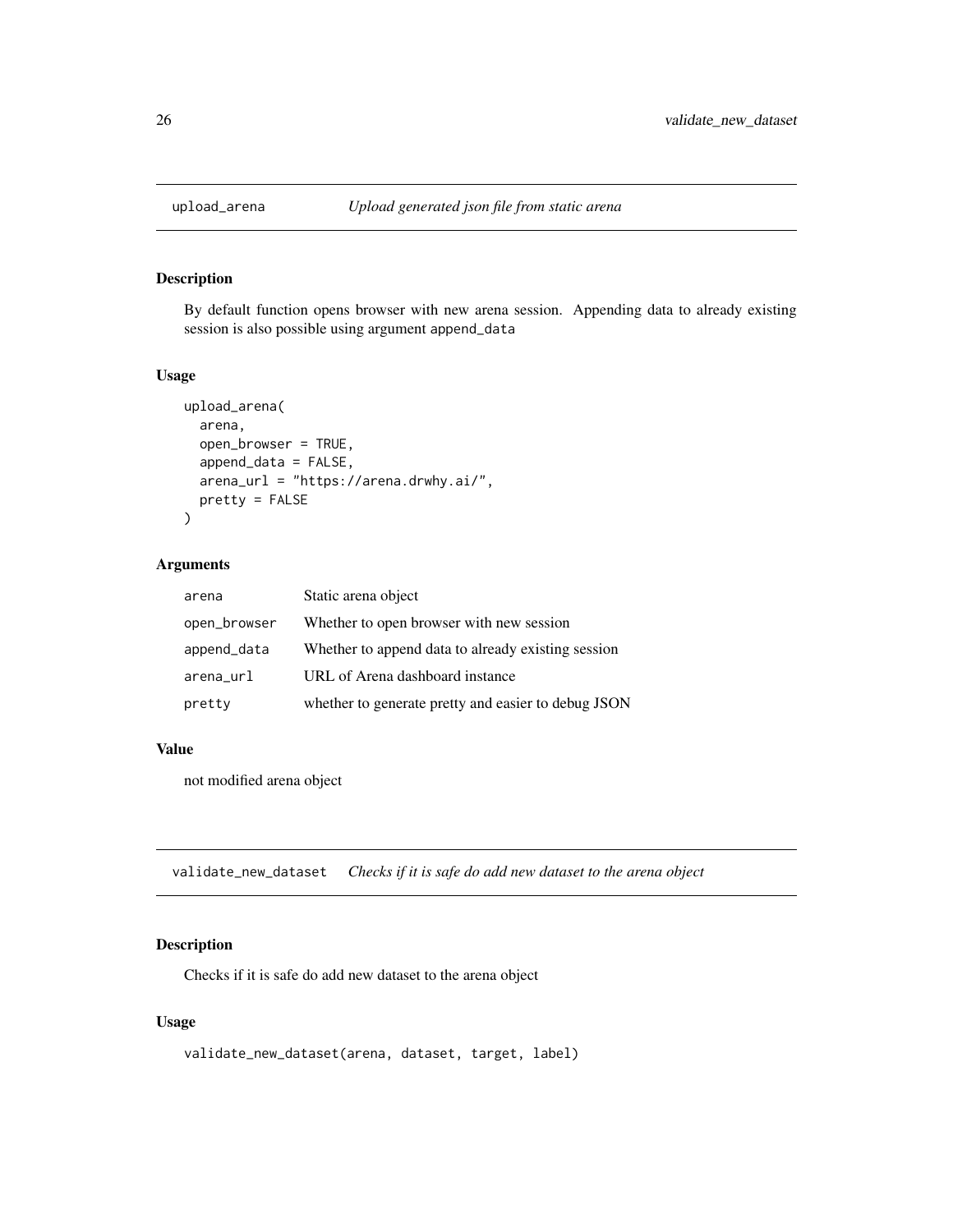#### <span id="page-26-0"></span>Arguments

| arena   | live or static arena object  |
|---------|------------------------------|
| dataset | data frame for data analysis |
| target  | name of target variable      |
| label   | name of dataset              |

## Value

None

validate\_new\_model *Checks if it is safe do add a new model to the arena object*

## Description

Function checks if explainer's label is not already used call stop if there is at least one conflict.

## Usage

validate\_new\_model(arena, explainer)

#### Arguments

| arena     | live or static arena object              |
|-----------|------------------------------------------|
| explainer | Explainer created using DALEX: : explain |

## Value

None

validate\_new\_observations

*Checks if it is safe do add new observations to the arena object*

## Description

Function checks if rownames are not already used and call stop if there is at least one conflict.

#### Usage

validate\_new\_observations(arena, observations)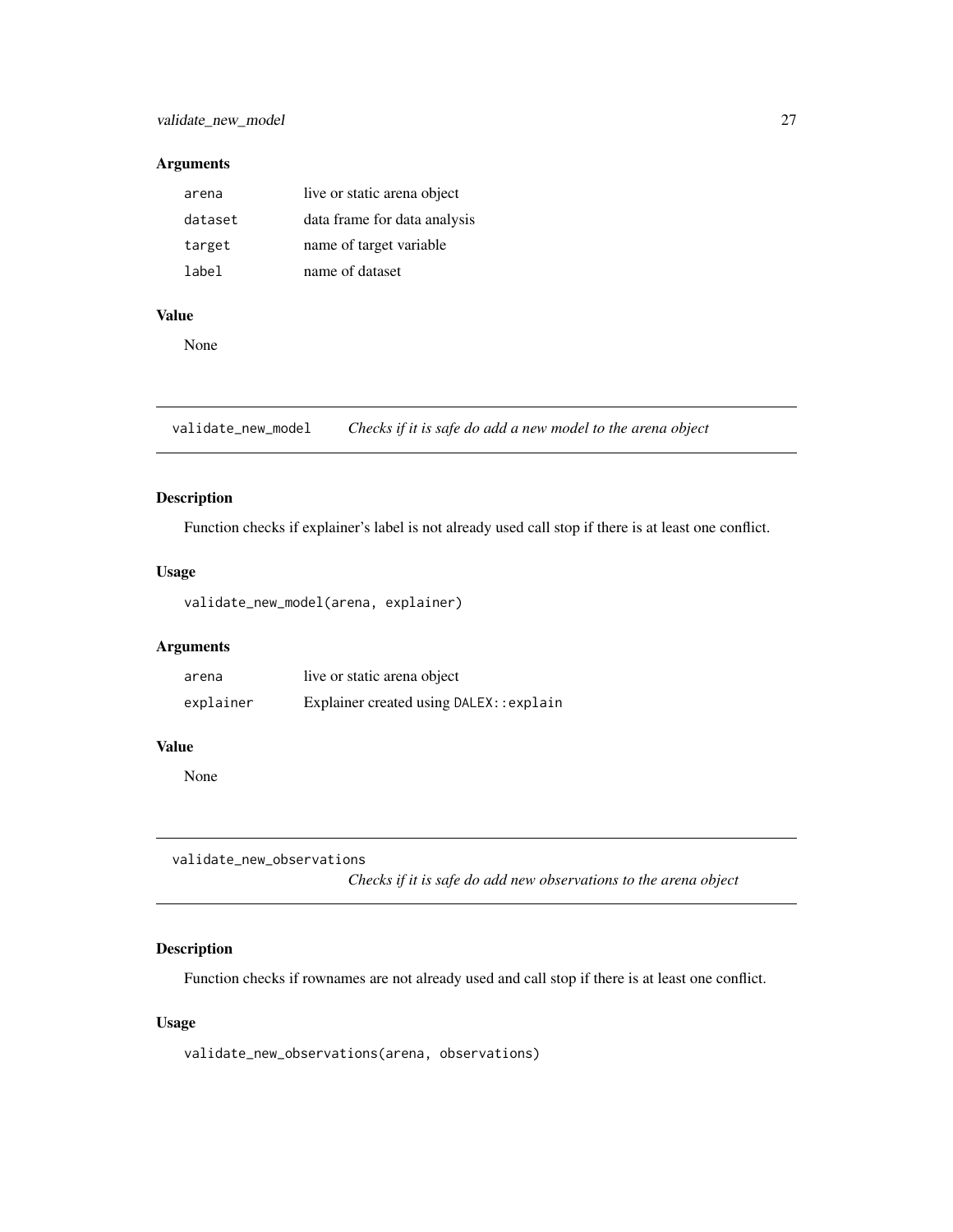## Arguments

| arena        | live or static arena object    |
|--------------|--------------------------------|
| observations | data frame of new observations |

## Value

None